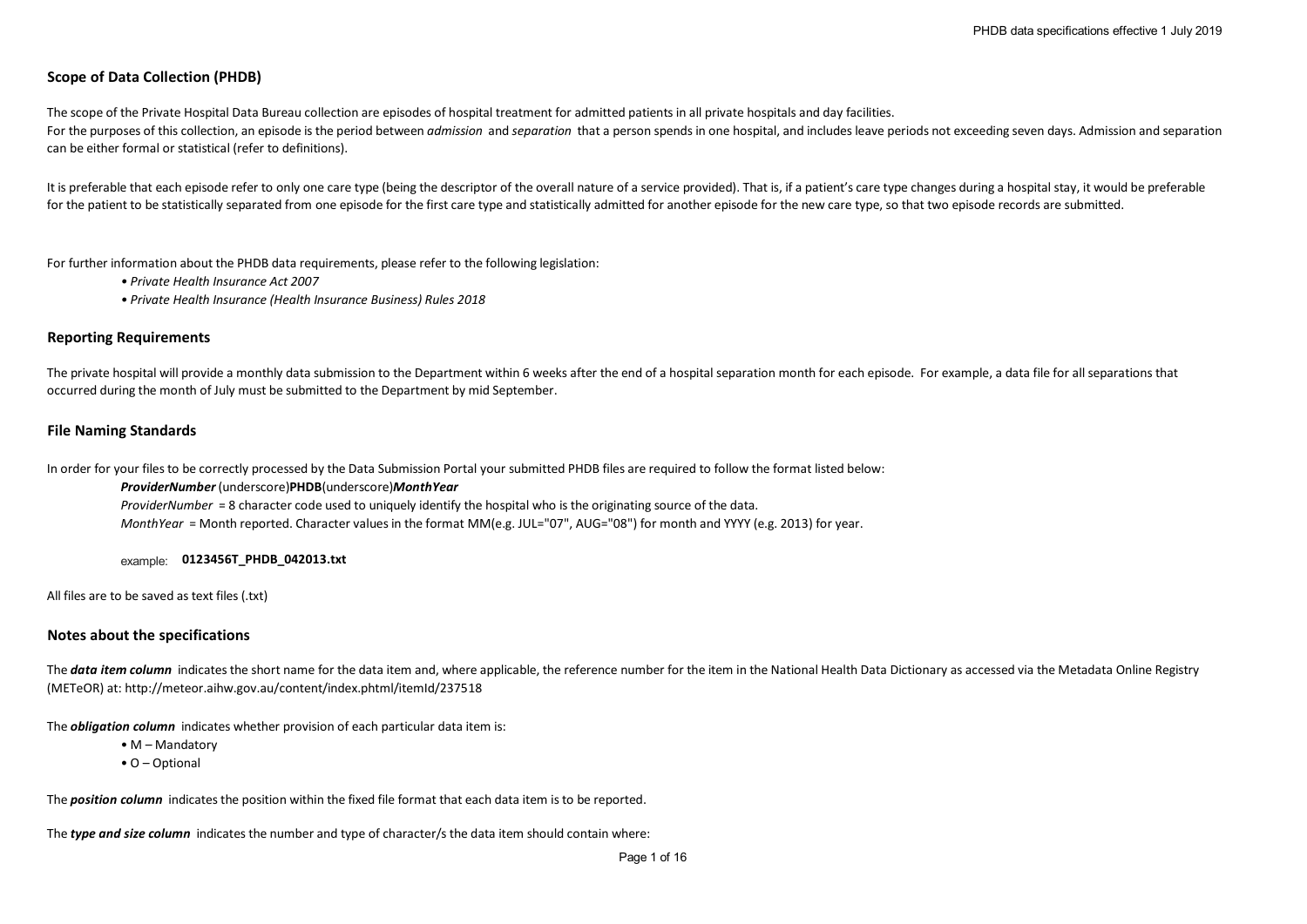- A indicates the data item contains alphanumeric characters (alphabetic, numeric and other special characters). Data must be left justified.
- N indicates the data item contains numeric characters (numbers 0 to 9) only. Data items must be right justified and zero-prefixed to fully fill the item unless otherwise stated in the coding description. All values must be positive.

The *format column* indicates the format of the characters of the data item:

- *DDMMYYYY* indicates the data item contains date information where DD represents the day, MM represents the month and YYYY represents the century and year. For example, 5 July 2006 would be entered 05072006
- *hhmm* indicates the data item contains time information based on a 24-hour clock, where hh represents the hour and mm represents the minutes. For example 2.35pm would be entered 1435.
- *blank fill* , in relation to a data item, means that the data item is filled with blank spaces.
- *zero fill,* in relation to a data item, means the data item is filled with zeros.
- *zero prefix* means that leading zeros are to be inserted if necessary to ensure that the number of characters in the entry matches the data item size specified for the item.
- *Charges*  supply in dollars and cents (omit decimal point) with leading zeros to fully fill item. All values must be ≥ 0 (i.e. negative charges not permitted). An entry of 000000000 means that no benefit/charge was recorded. Zeros are valid when this item cannot be separately identified but was reported under another charge item.

The *repetition column* indicates the number of times the data item is repeated within the data file.

The **coding description column** provides the definition for the data item, valid values and any additional information to clarify what data should be reported and how. If a METeOR reference is indicated in the data item column, refer to the National Health Data Dictionary for definition and collection methods.

The *edit rules column* outlines the edit checks the Department will run the data through in the Department's Enterprise Data Warehouse. These are split into critical errors where data will be rejected and warnings where data will be identified.

The *error codes column* indicates the error code attributed to each of the edit checks.

#### **Definitions/acronyms**

*ACHI* means the Australian Classification of Health Interventions.

*ADA* means the Australian Dental Association.

*CCU* means the coronary care unit of a hospital.

*AR-DRG* means the Australian Refined Diagnosis Related Group.

*episode* means the period of admitted patient care between a formal or statistical **admission** and a formal or statistical **separation**, characterised by only one care type.

*formal admission* , in relation to a person, means the administrative process used by a hospital to record the commencement of accommodation, care or treatment of the person.

*formal separation* , in relation to a person, means the administrative process used by a hospital to record the cessation of accommodation, care or treatment of the person.

**HDU** means the high dependency unit of a hospital.

*Hospital* means a facility for which there is in force a Ministerial declaration that the facility is hospital under subsection 121-5(6) of the *Private Health Insurance Act 2007* .

Hospital treatment is treatment (including the provision of goods and services) provided to a person with the intention to manage a disease, injury or condition, either at a hospital or with direct involvement of the hospital, by either a person who is authorised by a hospital to provide the treatment or under the management or control of such a person (subsection 121-5, *Private Health Insurance Act 2007* ).

Hospital-in-the-home means the provision of care to hospital admitted patients in their place of residence as a substitute for hospital accommodation. Place of residence may be permanent or temporary (METeOR glossary item ID: 327308). Inclusions to hospital treatment (eg some Chronic Disease Management Programs not involving prevention) are specified in the Private Health Insurance (Health Insurance Business) Rules 2010, Part 3. Exclusions to hospital treatment (eg treatment provided in an emergency department of a hospital) are specified in the Private Health Insurance (Health Insurance Business) Rules 2010, Part 3, Rule 8.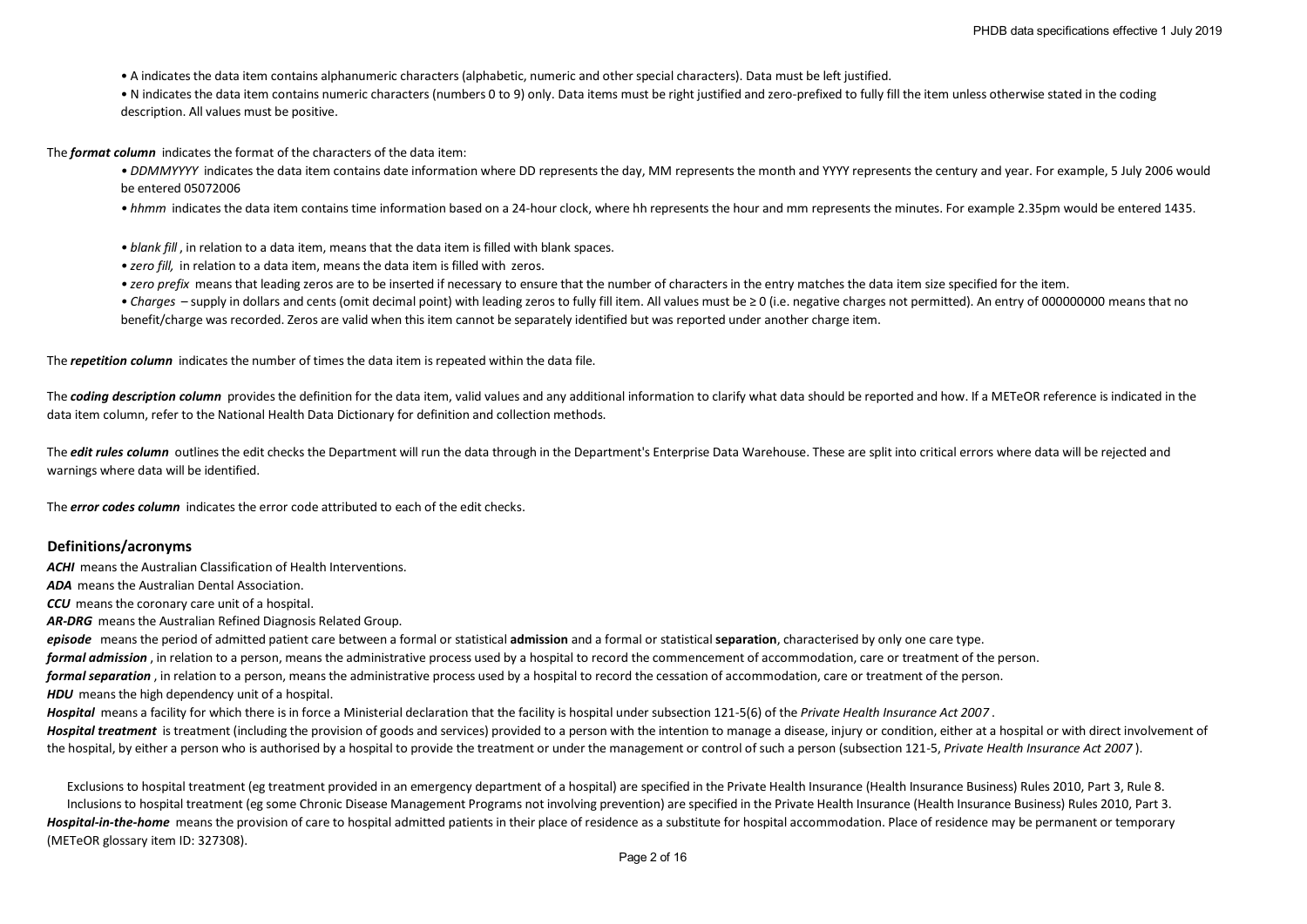*ICD-10-AM* means 'The International Statistical Classification of Diseases and Related Health Problems, 10th revision, Australian Modification. *Hospital-in-the-home care days* means the total number of days between HiTH commencement date and HiTH completion date.

*ICU* means the intensive care unit of a hospital.

*insurer* means a private health insurer.

*MBS* means the Medicare Benefits Schedule, comprising:

- (a) the *Health Insurance (Diagnostic Imaging Services Table) Regulations 2018* ; and
- (b) the *Health Insurance (General Medical Services Table) Regulations 2018* ; and
- (c) the *Health Insurance (Pathology Services Table) Regulations 2018* ;
- as in force from time to time, or any Regulations made in substitution for those Regulations.

*METeOR* (metadata online registry) for national data standards.

*Miscellaneous service code* means any miscellaneous hospital-specific or insurer-specific non-MBS billing code.

*NHDD* means the (most current version of the) 'National Health Data Dictionary'.

*NICU* means the neonatal intensive care unit of a hospital.

*overnight-stay patient* means a person who is admitted to and separates from a hospital on different dates.

*PHIAC means* Private Health Insurance Administration Council

*PICU* means the paediatric intensive care unit of a hospital.

procedure means clinical intervention that is surgical in nature, carries a procedural risk, carries an anaesthetic risk, requires specialised training, and/or requires special facilities or equipment only available in an acute care setting

*same day patient* means a person who is admitted to and separates from a hospital on the same date.

**SCN** means the special care nursery of a hospital.

statistical admission, in relation to a person, means the administrative process used by a hospital to record the commencement of a new episode of care that provides the person with a new care type during a single hospital stay.

statistical separation, in relation to a person, means the administrative process used by a hospital to record the cessation of an episode of care of the person during a single hospital stay.

## **Guide for Use**

Accommodation charges/benefits - refer to private, shared or high dependency accommodation for any Accommodation Type (i.e. advanced surgical, surgical, medical, rehabilitation, obstetrics, and psychiatry). All hospital episodes must have a charge/benefit component relating to accommodation, unless it was bundled, or the hospital billed a procedure-only fee. Therefore, cases such as chemotherapy should either have a charge/benefit component in "bundled" or "accommodation" or "theatre". They should not be reported as "other".

*Bundled charges/benefits* - refer to an aggregate of 2 or more charges billed by the hospital/paid by the insurer, such as case payments by DRG or MBS.

*CCU charges, benefits, days and hours* - exclude ICU, SCN, NICU, PICU and HDU in calculations.

*Hospital-in-the-home (HITH)* **–** Episodes which include HITH services should be reported in a manner consistent with claiming practice. For example,

(a) HITH services which are part of an admitted psychiatric program and are claimed as a single same day service must be reported as single same day episode. This includes psychiatric patients that remain in an admitted HITH program over extended periods of time.

(b) If hospital claims are submitted to insurers at the conclusion of the admitted psychiatric HITH program, then one episode must be reported spanning the length of the program.

*ICU charges, benefits, days and hours* - include NICU and PICU; exclude SCN, CCU or HDU in calculations.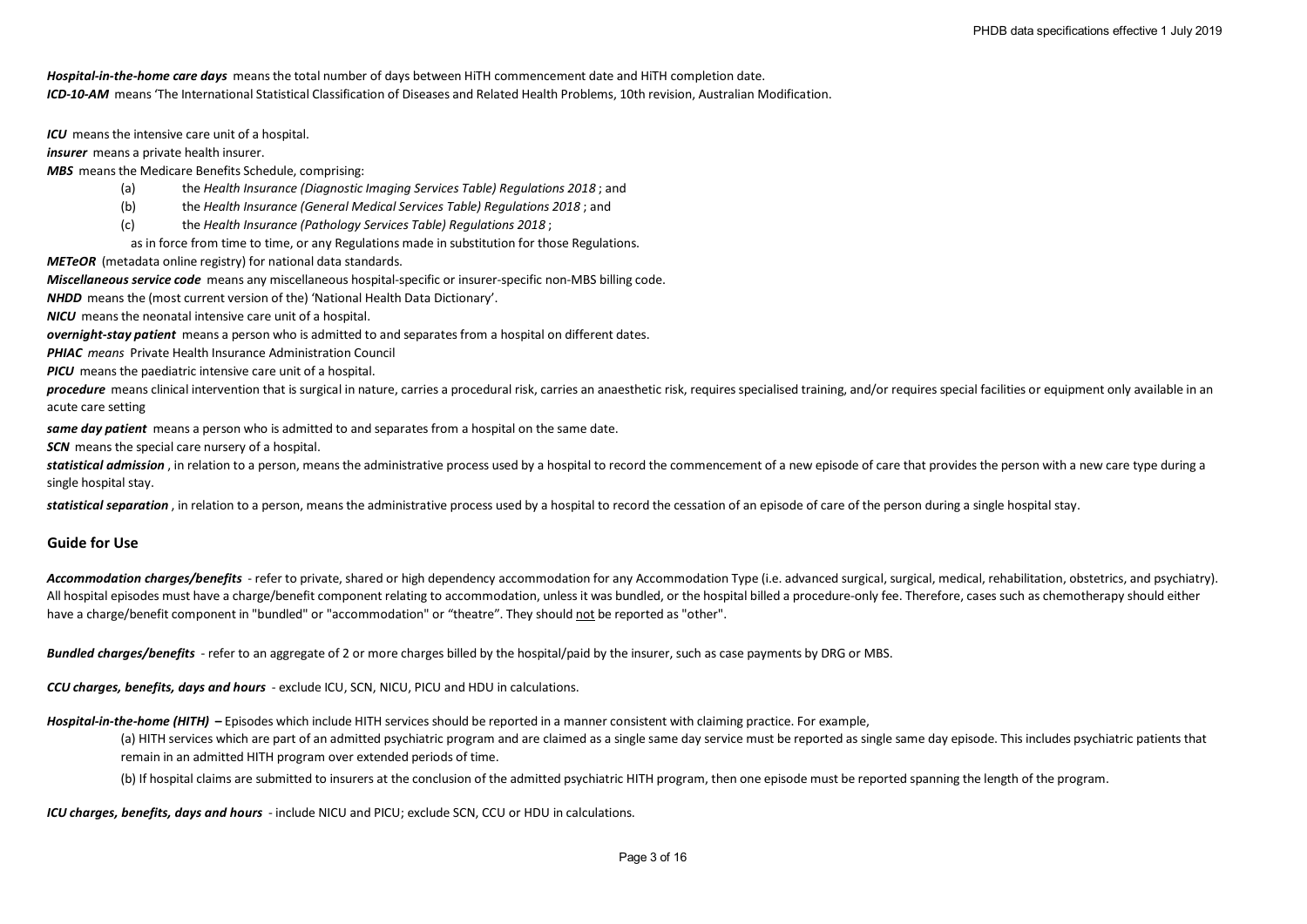*Infant weight neonate* **-** For live births (http://meteor.aihw.gov.au/content/pop/index.phtml/itemId/265594), birth weight (http://meteor.aihw.gov.au/content/pop/index.phtml/itemId/265625) should preferably be measured within the first hour of life before significant postnatal weight loss has occurred. While statistical tabulations include 500 g groupings for birth weight, weights should not be recorded in those groupings. The actual weight should be recorded to the degree of accuracy to which it is measured. In perinatal collections the birth weight is to be provided for live born and stillborn babies.

*Minutes in Theatre* - from the time the patient entered the operating theatre or procedure room until the time the patient left the operating theatre or procedure room. For example, coronary angiography/angioplasty, lithotripsy and ECT must have minutes of operating theatre time reported, even though they are performed in a procedure room rather than a theatre.

Other charges/benefits – refer to services which cannot be categorised as accommodation, theatre, labour, ICU, pharmacy, prosthesis, bundled, SCN, CCU or HITH. It excludes ex-gratia charges, television, phone calls, extra meals, FED, reversals or journal adjustments.

Palliative care status and days - calculations to include care provided in: a palliative care unit; a designated palliative care program; or under the principal clinical management of a palliative care physician or in the opinion of the treating doctor, when the principal clinical intent of care is palliation.

Principal MBS item - select on the basis of: (a) the patient's first visit to a theatre or procedure room/coronary angiography suite; and (b) the MBS with the highest benefit amount. The principal MBS item relates to theatre or procedure room/angiography suite, and not to the medical item billed by the doctor. It may not necessarily correlate to the Principal Procedure Code. For example, renal dialysis, coronary angiography/angioplasty, same-day chemotherapy, lithotripsy, ECT and sleep studies must have an MBS item number reported, even though they are procedure room rather than theatre. Where possible, any services that do not have a valid MBS item should be reported in the Miscellaneous Service Code item (item 53).

**Principal Item Date –** The date on which the principal MBS item is carried out. If there is no principal MBS item, then the date that the first Miscellaneous Service Code item was carried out may optionally be entered.

**Qualified days for newborns** - The number of qualified days is calculated with reference to the date of admission, date of separation and any other date(s) of change of qualification status: the date of admission is counted if the patient was qualified at the end of the day; the date of change to qualification status is counted if the patient was qualified at the end of the day; the date of separation is not counted, even if the patient was qualified on that day. The normal rules for calculations of patient days apply. To determine if newborn days are qualified days, see the METeOR definition for Newborn Qualification Status (Metadata glossary item 327254).

*SCN charges, benefits, days and hours* - exclude NICU, ICU, CCU, PICU and HDU in calculations.

Secondary MBS item  $-$ -The secondary MBS items relate to theatre, and not to the medical item billed by the doctor. It may not always correlate to the Procedure Codes (ICD-10-AM). Where possible, any services that do not have a valid MBS item should be reported in the Miscellaneous Service Code item (item 53).

*Theatre charges/benefits* – refer to a theatre/procedure room/ angiography suite. This applies to theatre charges, benefits and minutes in theatre

*Re-admission within 28 days* – Planned re-admission refers to planned re-admission within 28 days from this or another hospital. Note: do not include transfers from another hospital as re-admissions.

#### **Data Quality**

*Error Codes*

- W (represents a warning where an edit rule has been identified) the record will be accepted and private hospitals notified
- E (represents an error where an edit rule has failed) the record will be rejected and private hospitals notified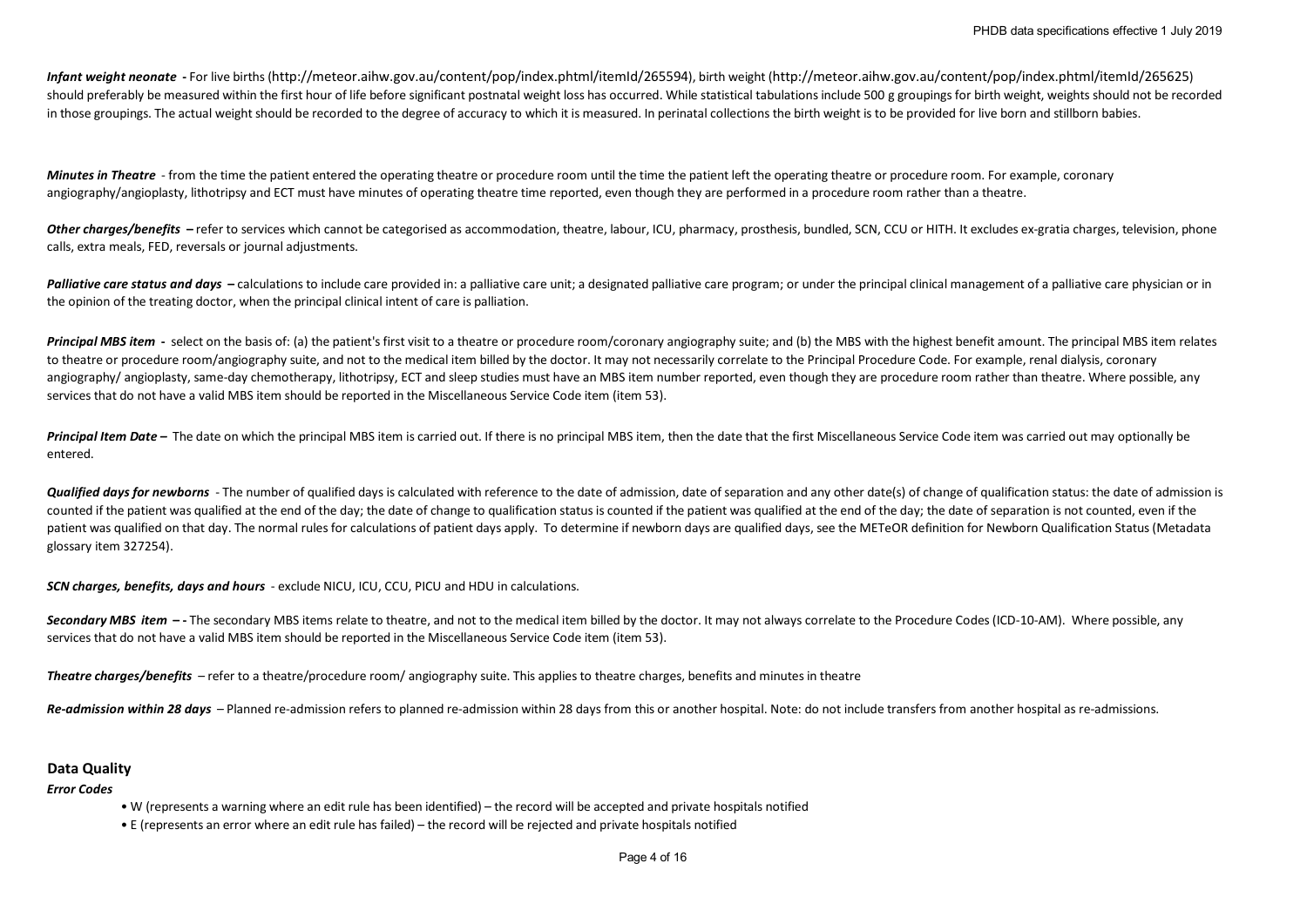# **Further information**

For further information about the PHDB requirements, please see the following websites:

General information about the data collection

http://www.health.gov.au/internet/main/publishing.nsf/Content/health-casemix-data-collections-about-PHDB

Annual Reports

http://www.health.gov.au/internet/main/publishing.nsf/Content/health-casemix-data-collections-publications-PHDBAnnualReports

List of Hospital provider numbers

To request a list of hospital provider numbers please email: hcp@health.gov.au Metadata and health dictionary specifications

http://meteor.aihw.gov.au/content/index.phtml/itemId/181162

Commonwealth Prosthesis list

http://www.health.gov.au/internet/main/publishing.nsf/Content/health-privatehealth-prostheseslist.htm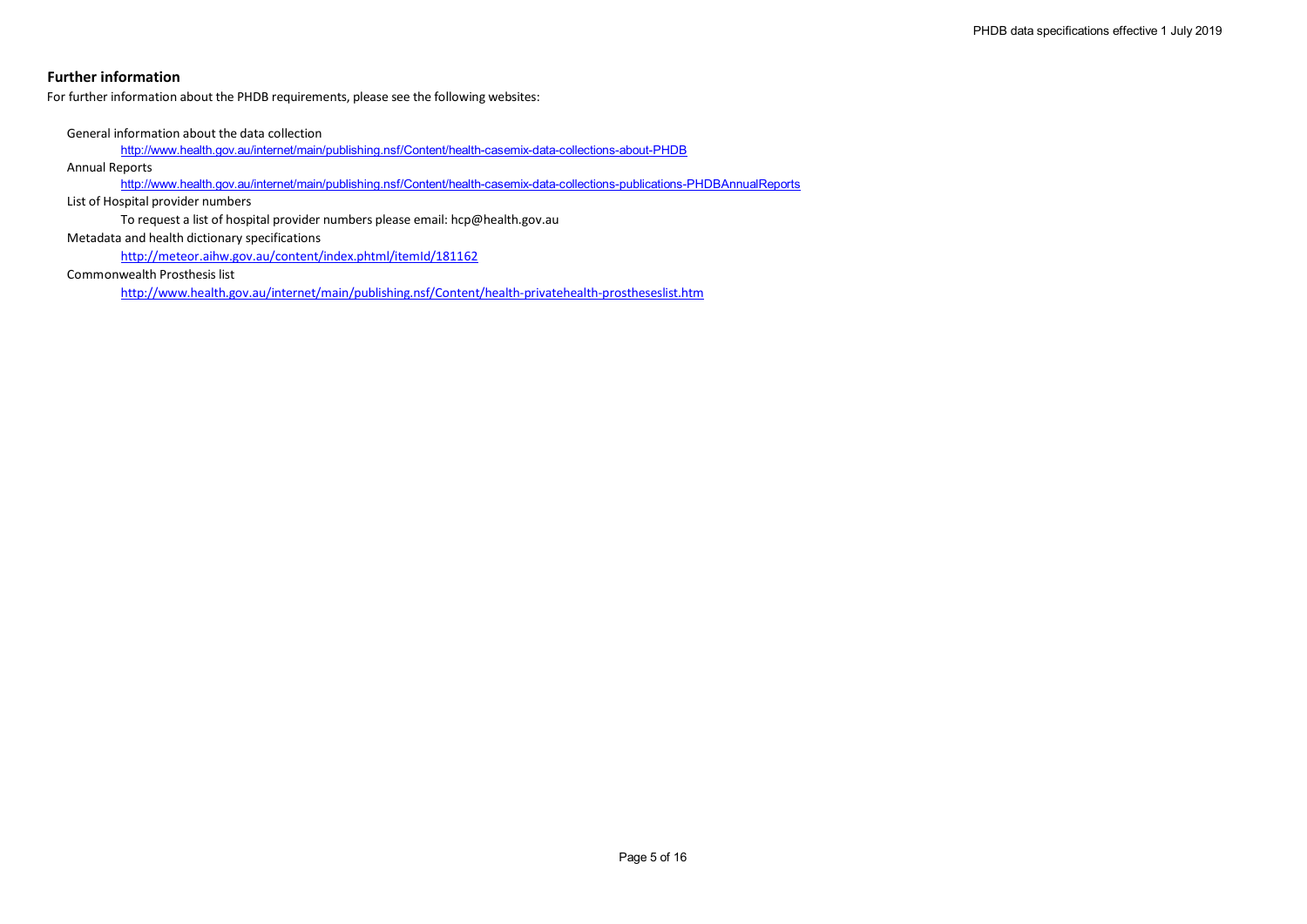| <b>Item No</b> | Data Item                        | <b>Obligation</b>       |           | Position Type & Size | <b>Format</b>   | <b>Comments</b>                                                                               | <b>Edit Rules</b>                                                                                                                                                       | <b>Error Code/s</b>               |
|----------------|----------------------------------|-------------------------|-----------|----------------------|-----------------|-----------------------------------------------------------------------------------------------|-------------------------------------------------------------------------------------------------------------------------------------------------------------------------|-----------------------------------|
|                | <b>Provider Number</b>           | M                       | $1 - 8$   | A(8)                 | <b>NNNNNNNA</b> | Provider number (valid 8 character<br>Commonwealth provider number<br>(include leading zeros) | Reject the file if not a valid 8 character<br>Commonwealth provider number                                                                                              | HE01                              |
|                | 2 Fund/Group<br>Identifier       | M                       | $9 - 11$  | A(3)                 |                 | <b>Blank fill</b>                                                                             |                                                                                                                                                                         |                                   |
|                | <b>3Disk Reference</b><br>number | $\overline{\mathsf{M}}$ | $12 - 19$ | A(8)                 |                 | Number identifies the disk ID                                                                 |                                                                                                                                                                         |                                   |
|                | 4 Date Prepared                  | $\overline{\mathsf{M}}$ | $20 - 27$ | A(8)                 | <b>DDMMYYYY</b> | The date the PHDB data was<br>prepared by the hospital                                        | <b>Reject</b> the file if not in format<br><b>DDMMYYYY</b>                                                                                                              | HE <sub>04</sub>                  |
|                | 5 Number of records M            |                         | $28-31$   | N(4)                 |                 | The number of episodes on the file                                                            | Reject the file if mismatch on Episode<br>record count<br>Reject the file if not numeric                                                                                | HE <sub>05</sub><br><b>HE05.1</b> |
|                | 6 Test Flag                      | M                       | 32        | A(1)                 |                 | P=Production                                                                                  |                                                                                                                                                                         |                                   |
|                | 7 Resubmitted Disk M             |                         | 33        | A(1)                 |                 | <b>Blank fill</b>                                                                             |                                                                                                                                                                         |                                   |
|                | 8 Period From                    | $\overline{M}$          | $34 - 41$ | A(8)                 | <b>DDMMYYYY</b> | Period starting (separation month)                                                            | <b>Reject</b> the file if not in format<br><b>DDMMYYYY</b><br>Reject the file if not within date period<br>applicable for month year specified in<br>physical file name | HE <sub>08</sub><br><b>HE08.1</b> |
|                | 9 Period to                      | M                       | 42-49     | A(8)                 | <b>DDMMYYYY</b> | Period ending (separation month)                                                              | <b>Reject</b> the file if not in format<br><b>DDMMYYYY</b>                                                                                                              | <b>HE09</b>                       |
|                | 10 HCP Version                   | $\overline{\mathsf{M}}$ | $50 - 53$ | N(4)                 |                 | <b>HCP version 0900</b><br><b>HCP version 1000</b>                                            |                                                                                                                                                                         |                                   |
|                | 11 ICD Version                   | M                       | 54-57     | N(4)                 |                 | $ICD Version - 10.10 = 1010$<br>ICD Version - 10.11 = 1011                                    | <b>Reject</b> if not a valid ICD version                                                                                                                                | HE11                              |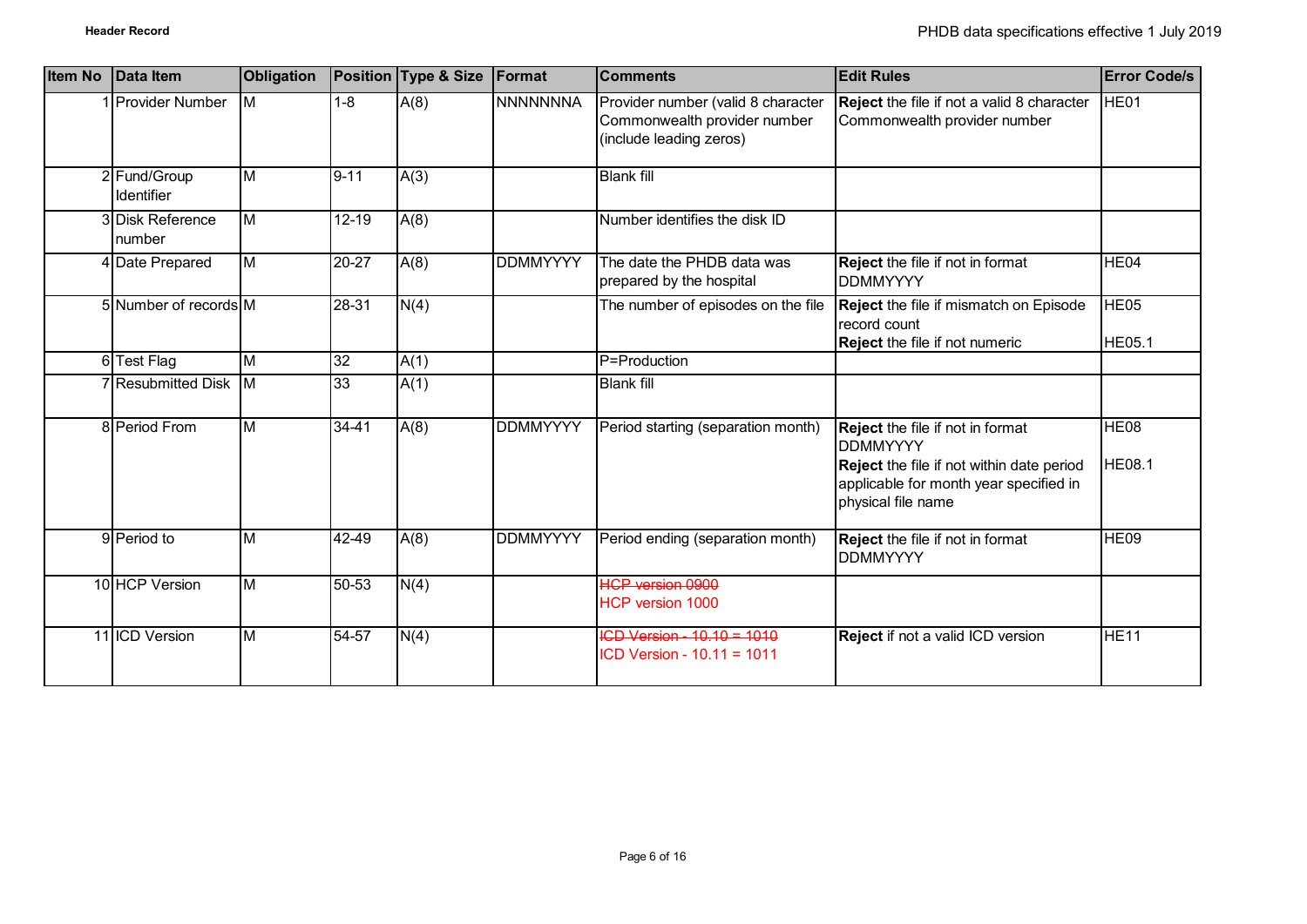|                | No Data Item          | <b>METeOR</b> |            | <b>ECLIPSE</b> Obligation Position Position Type & |              |           |               | Format                       | Repetition Coding description                                                                                                                                                                                                                                                                                                                                                          | <b>Edit Rules</b>                                                                                                              | Error            |
|----------------|-----------------------|---------------|------------|----------------------------------------------------|--------------|-----------|---------------|------------------------------|----------------------------------------------------------------------------------------------------------------------------------------------------------------------------------------------------------------------------------------------------------------------------------------------------------------------------------------------------------------------------------------|--------------------------------------------------------------------------------------------------------------------------------|------------------|
|                | Insurer Membership    | identifier    | identifier | M                                                  | <b>Start</b> | End<br>15 | size<br>A(15) | <b>Blank fill</b>            |                                                                                                                                                                                                                                                                                                                                                                                        |                                                                                                                                | code/s           |
|                | Identifier            |               |            |                                                    |              |           |               |                              |                                                                                                                                                                                                                                                                                                                                                                                        |                                                                                                                                |                  |
| $\overline{2}$ | Payer identifier      |               |            | M                                                  | 16           | 18        | A(3)          |                              | An indicator of the way in which the episode was funded:<br>IH = Insured with agreement with hospital<br>IN = Insured with no agreement with hospital<br>SI = Self Insured<br>WC = Workers Compensation<br>$TP = Third Party$<br>CP = Contracted to Public Sector<br>DV = Department of Veteran's Affairs patient<br>DE = Department of Defence patient<br>SE = Seaman<br>$OT = Other$ | Reject record if not a valid code                                                                                              | E002             |
| 3              | Episode Identifier    |               |            | M                                                  | 19           | 33        | A(15)         |                              | Unique episode identifier of an episode of care.                                                                                                                                                                                                                                                                                                                                       | Reject record if blank<br>Reject record if not unique within<br>monthly file                                                   | E003<br>E003.1   |
| l4             | <b>Family Name</b>    | 286953        |            | M                                                  | 34           | 61        | A(28)         | <b>Blank fill</b>            | That part of a name a person usually has in common with some other<br>members of his/her family, as distinguished from his/her given names, as<br>represented by text.                                                                                                                                                                                                                 |                                                                                                                                |                  |
| 5              | Given Name            | 287035        |            | M                                                  | 62           | 81        | A(20)         | <b>Blank fill</b>            | The person's identifying name within the family group or by which the<br>person is socially identified, as represented by text.                                                                                                                                                                                                                                                        |                                                                                                                                |                  |
| $\overline{6}$ | Date of Birth         | 287007        |            | M                                                  | 82           | 89        | A(8)          | <b>DDMMYYYY</b>              | The date of birth of the person.                                                                                                                                                                                                                                                                                                                                                       | Reject record if not in format<br><b>DDMMYYYY</b>                                                                              | E006             |
|                | Postcode - Australian | 611398        |            | M                                                  | 90           | 93        | N(4)          | Right justify<br>Zero prefix | The numeric descriptor for a postal delivery area, aligned with locality,<br>suburb or place for the address of a person.<br>Codes 9999 = unknown postcode<br>and $8888 = 0$ verseas<br>will be used instead of METeOR codes 0097, 0098, 0099.                                                                                                                                         | Reject record if not (a valid<br>Australian postcode or 9999 or<br>8888)                                                       | E007             |
| $\overline{8}$ | Sex                   | 635126        |            | M                                                  | 94           | 94        | N(1)          |                              | The distinction between male, female, and others who do not have<br>biological characteristics typically associated with either the male or<br>female sex, as represented by a code.<br>$1 = Male$<br>$2 =$ Female<br>$3 = Other$<br>9 = Not stated / inadequately described                                                                                                           | Reject record if not (1, 2, 3 or 9)                                                                                            | E008             |
| l9             | <b>Admission Date</b> | 269967        |            | M                                                  | 95           | 102       | A(8)          | <b>DDMMYYYY</b>              | Date on which an admitted patient commences an episode of care.                                                                                                                                                                                                                                                                                                                        | Reject record if not in format<br><b>DDMMYYYY</b>                                                                              | E009             |
| 10             | Separation Date       | 270025        |            | M                                                  | 103          | 110       | A(8)          | <b>DDMMYYYY</b>              | Date on which an admitted patient completes an episode of care.                                                                                                                                                                                                                                                                                                                        | Reject file if not in format<br>DDMMYYYY, or if not ≥ admission<br>date, or if MM is not same as month<br>input in Fund Header | E010             |
| 11             | <b>Hospital Type</b>  |               |            | M                                                  | 111          | 111       | N(1)          |                              | The type of hospital where the episode occurred.<br>$2$ = Private<br>3 = Private Day Facility<br>$9 = Other/unknown$                                                                                                                                                                                                                                                                   | Reject record if not (2, 3 or 9).<br>Identify if hospital type does not<br>match provider hospital table.                      | E011<br>W011     |
|                | 12 ICU Days           |               |            | M                                                  | 112          | 114       | N(3)          | Right justify<br>Zero prefix | The number of days the patient spent in ICU, NICU or PICU.<br>Zero fill if not applicable.<br>refer to quide for use.                                                                                                                                                                                                                                                                  | Reject record if not numeric.<br>Reject record if not zero for day<br>facilities.                                              | E012.0<br>E012.1 |
| 13             | <b>ICU Hours</b>      |               |            | $\circ$                                            | 115          | 118       | N(4)          | Right justify<br>Zero prefix | The number of completed cumulative hours (rounded down) spent in ICU,<br>NICU or PICU. If a patient has more than one period in ICU, NICU or<br>PICU during this episode, the total duration of all such periods is<br>reported. Zero fill if not applicable<br>refer to guide for use.                                                                                                | If present, reject record if not<br>numeric                                                                                    | E013             |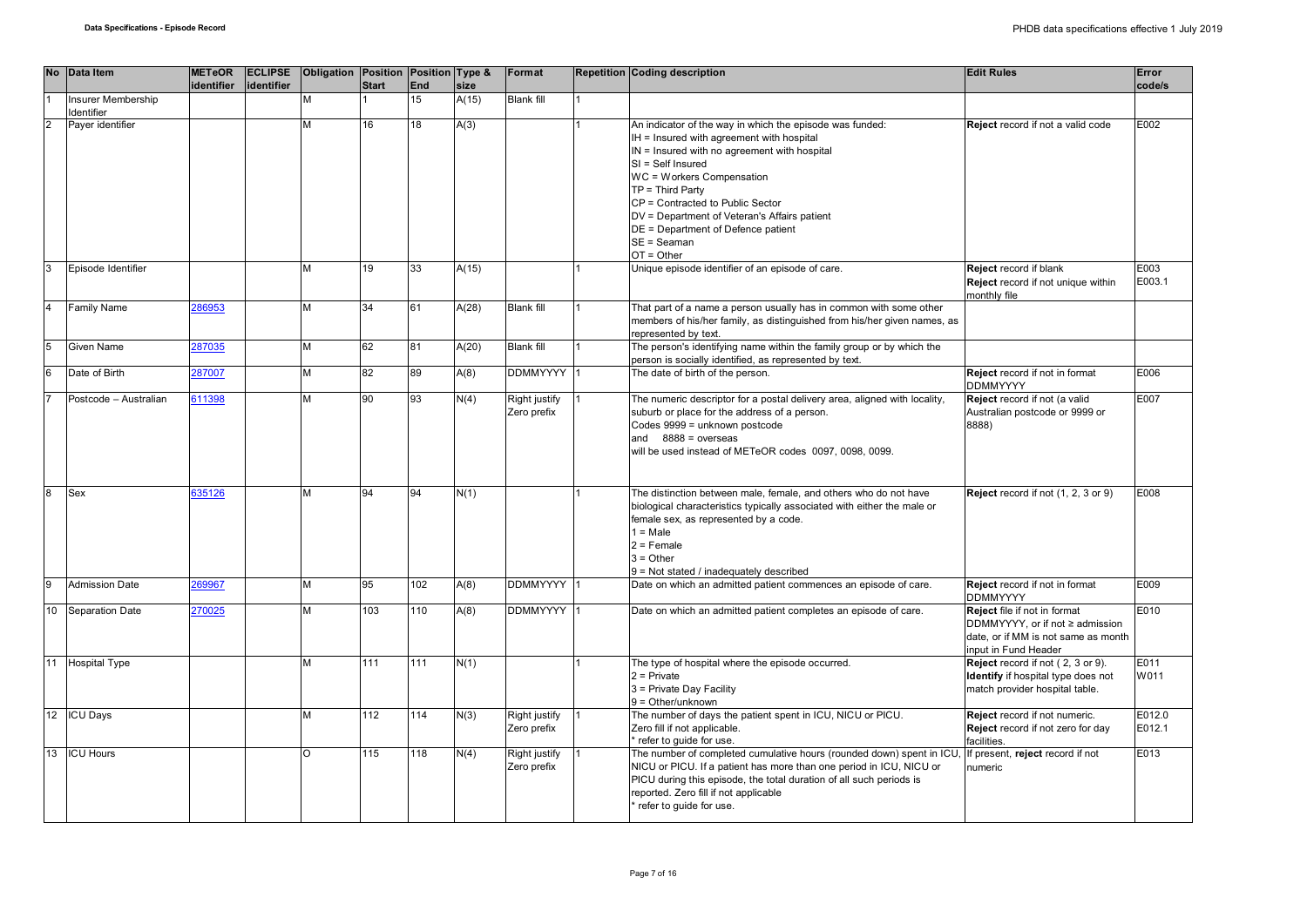|    | No Data Item                                             | <b>METeOR</b> | <b>ECLIPSE</b> | Obligation Position Position Type & |              |     |             | Format                         | <b>Repetition Coding description</b>                                                                                                                                                                                                                                                                                                                                             | <b>Edit Rules</b>                                                                                                                                                                               | Error            |
|----|----------------------------------------------------------|---------------|----------------|-------------------------------------|--------------|-----|-------------|--------------------------------|----------------------------------------------------------------------------------------------------------------------------------------------------------------------------------------------------------------------------------------------------------------------------------------------------------------------------------------------------------------------------------|-------------------------------------------------------------------------------------------------------------------------------------------------------------------------------------------------|------------------|
|    |                                                          | identifier    | lidentifier    |                                     | <b>Start</b> | End | <b>Size</b> |                                |                                                                                                                                                                                                                                                                                                                                                                                  |                                                                                                                                                                                                 | code/s           |
| 14 | <b>Total Psychiatric Care</b><br>Days                    | 552375        |                | M                                   | 119          | 123 | N(5)        | Right justify<br>Zero prefix   | The sum of the number of days or part days of stay that the person<br>received care as an admitted patient or resident within a designated<br>psychiatric unit, minus the sum of leave days occurring during the stay<br>within the designated unit.<br>Zero fill if not applicable.                                                                                             | Reject record if not numeric                                                                                                                                                                    | E014             |
| 15 | Diagnosis Related Group 391295                           |               |                | $\Omega$                            | 124          | 127 | A(4)        | Left justify                   | A patient classification scheme which provides a means of relating the<br>number and types of patients treated in a hospital to the resources<br>required by the hospital, as represented by a code.                                                                                                                                                                             | If present, identify record if not a<br>valid DRG code for DRG version<br>supplied at item 16.                                                                                                  | W015             |
| 16 | <b>DRG</b> Version                                       |               |                | $\Omega$                            | 128          | 129 | A(2)        | Left justify                   | The version of the DRG classification:<br>$41$ = version 4.1<br>$42$ = version 4.2<br>$50 =$ version $5.0$<br>$51$ = version $5.1$<br>$52$ = version $5.2$<br>$60$ = version $6.0$<br>$6x = version 6.x$<br>$70 = version 7.0$<br>$80 =$ version $8.0$<br>$90 =$ version $9.0$<br>$AO = version 10.0$<br>$na = version n.a$<br>Must be supplied if DRG code provided at item 15. | If present, identify record if not a<br>valid version.<br><b>Identify</b> record if blank and DRG<br>code provided at item 15.                                                                  | W016.0<br>W016.1 |
| 17 | <b>Admission Time</b>                                    | 682942        |                | M                                   | 130          | 133 | N(4)        | hhmm (24<br>hour clock)        | Time at which an admitted patient commences an episode of care.<br>Blank fill if not applicable.<br>Mandatory - Same-day patients only.                                                                                                                                                                                                                                          | Reject record if blank and same-day E017<br>status is 1.<br>If present, Reject record if not a<br>valid time value in format HHMM (HH<br>is in the range 00-23 and MM is in<br>the range 00-59) | E017.1           |
| 18 | <b>Urgency of Admission</b>                              | 269986        |                | M                                   | 134          | 134 | N(1)        |                                | Whether the admission has an urgency status assigned and, if so,<br>whether admission occurred on an emergency basis, as represented by a<br>code.<br>= Urgency status assigned - Emergency<br>2 = Urgency status assigned - Elective<br>3 = Urgency status not assigned<br>9 = Not known / not reported                                                                         | Reject record if not (1, 2, 3 or 9)                                                                                                                                                             | E018             |
| 19 | Provider Number of<br>Hospital from which<br>transferred |               |                | M                                   | 135          | 142 | A(8)        | <b>NNNNNNNA</b><br>(uppercase) | The Commonwealth-issued hospital provider number for the hospital from <b>Reject</b> record if Source of Referral<br>which a patient has been transferred (Provider number required only<br>when PHDB item number 21 is reported as: 1- Admitted patient<br>transferred from another hospital)<br>Blank fill if no hospital transfer.                                            | (item 21) is 1 and not (a valid 8<br>character Commonwealth provider<br>number or OVERSEAS).<br>Reject record if Source of Referral<br>(item 21) is not 1 and item 19 is not<br>blank.          | E019<br>E019.1   |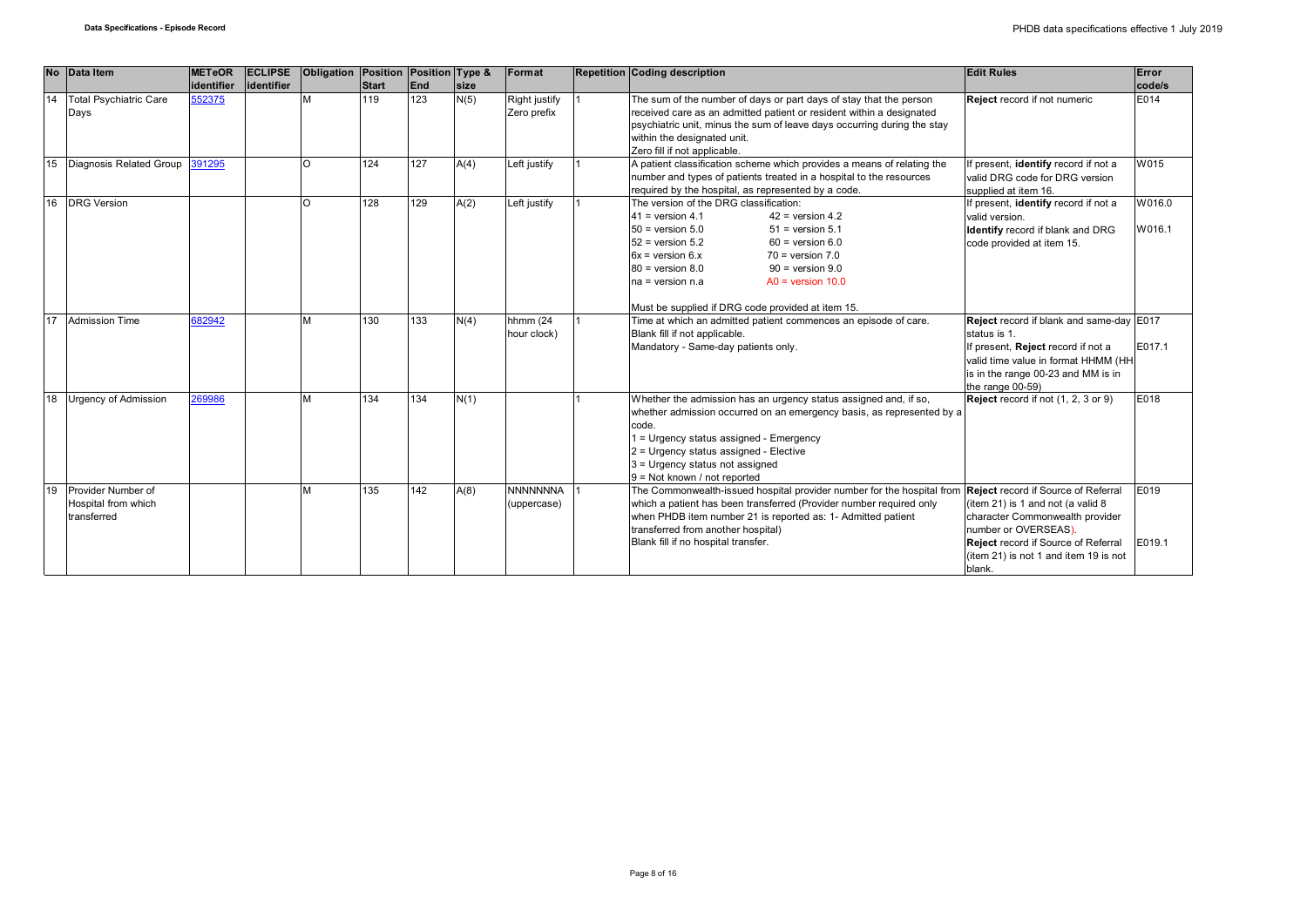| No Data Item                                           | <b>METeOR</b>                                                                                                                                      |            | <b>ECLIPSE</b> Obligation Position Position Type & |       |     |      | Format                                                                 | <b>Repetition Coding description</b>                                                                                                                                                                                                                                                                                                                                                                                                                                                                                                                                                                                                                                                                                                                                                                                                                                                                                                                               | <b>Edit Rules</b>                                                                                  | Error  |
|--------------------------------------------------------|----------------------------------------------------------------------------------------------------------------------------------------------------|------------|----------------------------------------------------|-------|-----|------|------------------------------------------------------------------------|--------------------------------------------------------------------------------------------------------------------------------------------------------------------------------------------------------------------------------------------------------------------------------------------------------------------------------------------------------------------------------------------------------------------------------------------------------------------------------------------------------------------------------------------------------------------------------------------------------------------------------------------------------------------------------------------------------------------------------------------------------------------------------------------------------------------------------------------------------------------------------------------------------------------------------------------------------------------|----------------------------------------------------------------------------------------------------|--------|
|                                                        | identifier                                                                                                                                         | identifier |                                                    | Start | End | size |                                                                        |                                                                                                                                                                                                                                                                                                                                                                                                                                                                                                                                                                                                                                                                                                                                                                                                                                                                                                                                                                    |                                                                                                    | code/s |
| 20<br>Care Type                                        | <b>METeOR</b><br>270174<br>but with<br>additional<br>code<br>$11 =$<br><b>Mental</b><br><b>Health</b><br>Care<br>(From<br><b>METeOR</b><br>584408) |            | M                                                  | 143   | 145 | N(3) | Left justify<br>two digit<br>codes and<br>follow with a<br>blank space | The overall nature of a clinical service provided to an admitted patient<br>during an episode of care (admitted care), or the type of service provided<br>by the hospital for boarders or posthumous organ procurement (other<br>care), as represented by a code.<br>$10 =$ Acute Care<br>11 = Mental Health Care<br>20 = Rehabilitation Care<br>21 = Rehabilitation Care delivered in a designated unit<br>22 = Rehabilitation Care according to a designated program<br>23 = Rehabilitation Care is the principal clinical intent<br>30 = Palliative Care<br>31 = Palliative Care delivered in a designated unit<br>32 = Palliative Care according to a designated program<br>33 = Palliative Care is the principal clinical intent<br>40 = Geriatric evaluation and management<br>50 = Psychogeriatric Care<br>60 = Nursing Home Type<br>70 = Newborn Care<br>80 = Other admitted patient care<br>90 = Organ procurement - posthumous<br>100 = Hospital boarder | Reject record if not<br>(10, 11, 20, 21, 22, 23, 30, 31, 32,<br>33, 40, 50, 60, 70, 80, 90 or 100) | E020   |
| 21<br>Source of Referral                               |                                                                                                                                                    |            | M                                                  | 146   | 146 | N(1) |                                                                        | The facility from which the patient was referred.<br>$0 = Born$ in hospital<br>I = Admitted patient transferred from another hospital<br>2 = Statistical admission - care type change<br>4 = From Accident/Emergency<br>5 = From Community Health service<br>6 = From Outpatients department<br>7 = From Nursing Home<br>8 = By outside Medical Practitioner<br>$9 =$ Other                                                                                                                                                                                                                                                                                                                                                                                                                                                                                                                                                                                        | <b>Reject</b> record if not (0, 1, 2, 4, 5, 6,<br>7, 8 or 9)                                       | E021   |
| $\overline{22}$<br>Discharge Intention on<br>Admission |                                                                                                                                                    |            | $\Omega$                                           | 147   | 147 | N(1) |                                                                        | The intended mode of separation at time of admission:<br>1 = Discharge to an(other) acute hospital<br>$2$ = Discharge to a nursing home<br>3 = Discharge to a psychiatric hospital<br>$4$ = Discharge to palliative care unit/hospice<br>5 = Discharge to other health care accommodation<br>$8 = To pass away$<br>$9$ = Discharge to usual residence                                                                                                                                                                                                                                                                                                                                                                                                                                                                                                                                                                                                              | If present, reject record if not (1, 2,<br>3, 4, 5, 8 or 9)                                        | E022   |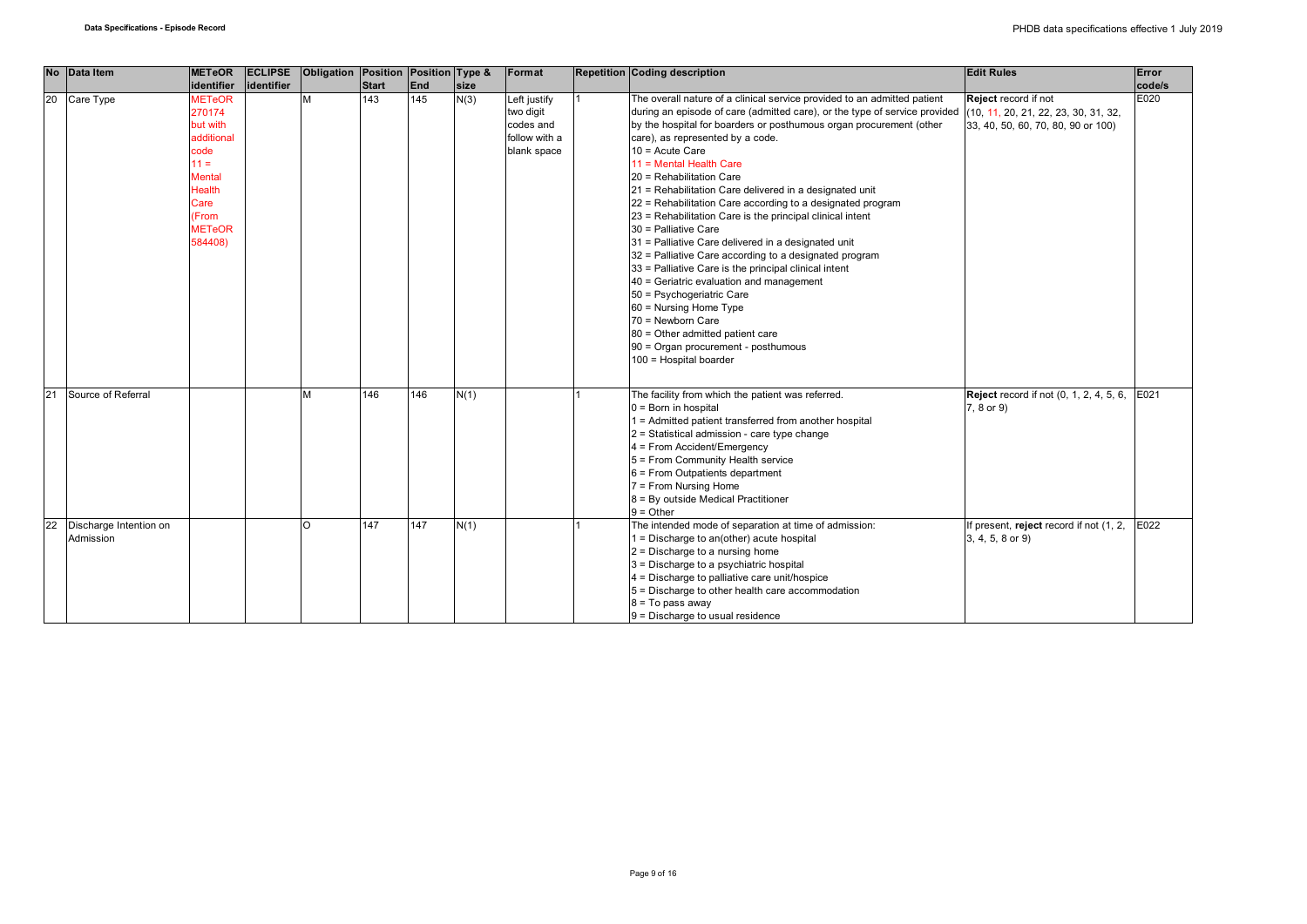|    | No Data Item                                     | <b>METeOR</b><br>identifier | identifier | ECLIPSE Obligation Position Position Type & | <b>Start</b> | End | size | Format | <b>Repetition Coding description</b>                                                                                                                                                                                                                                                                                                                                                                                                                                                                                                                                                      | <b>Edit Rules</b>                               | Error<br>code/s |
|----|--------------------------------------------------|-----------------------------|------------|---------------------------------------------|--------------|-----|------|--------|-------------------------------------------------------------------------------------------------------------------------------------------------------------------------------------------------------------------------------------------------------------------------------------------------------------------------------------------------------------------------------------------------------------------------------------------------------------------------------------------------------------------------------------------------------------------------------------------|-------------------------------------------------|-----------------|
| 23 | Inter-hospital contracted<br>patient             | 270409                      |            | M                                           | 148          | 148 | N(1) |        | An episode of care for an admitted patient whose treatment and/or care is Reject record if not (1, 2, 3 or 9)<br>provided under an arrangement between a hospital purchaser of hospital<br>care (contracting hospital) and a provider of an admitted service<br>(contracted hospital), and for which the activity is recorded by both<br>hospitals, as represented by a code.<br>1 = Inter-Hospital contracted patient from public sector<br>2 = Inter-Hospital contracted patient from private sector<br>$3 = Not contracted$<br>$9 = Not Repotted$                                      |                                                 | E023            |
| 24 | Mental Health Legal<br><b>Status</b>             | 534063                      |            | M                                           | 149          | 149 | N(1) |        | Whether a person is treated on an involuntary basis under the relevant<br>state or territory mental health legislation, at any time during an episode<br>of admitted patient care, an episode of residential care or treatment of a<br>patient/client by a community based service during a reporting period, as<br>represented by a code.<br>1 = Involuntary patient<br>$2 =$ Voluntary patient<br>3 = Not permitted to be reported under the laws of a State or Territory<br>$8 =$ Not applicable<br>$1 =$ Involuntary patient<br>$2 =$ Voluntary patient<br>$9 = Not reported/unknown$ | <b>Reject</b> record if not $(1, 2, 3$ or $89)$ | E024            |
| 25 | Palliative Care Status                           |                             |            | M                                           | 150          | 150 | N(1) |        | An indicator of whether the episode involved palliative care.<br>1 = Patient required palliative care during episode<br>2 = No palliative care required during episode<br>This item is required because some States do not statistically discharge<br>to palliative care<br>Zero fill if not applicable.<br>refer to guide for use.                                                                                                                                                                                                                                                       | Reject record if not (0, 1 or 2).               | E025            |
| 26 | Re-admission within 28<br>Days                   |                             |            | M                                           | 151          | 151 | N(1) |        | An indicator of the re-admission of a patient to hospital within 28 days of $\left  \text{Reject record if not } (1, 2, 3 \text{ or } 8) \right $<br>previous discharge for treatment of a similar or related condition.<br>1 = Unplanned re-admission and patient previously treated at this hospital<br>2 = Unplanned re-admission and patient previously treated at another<br>hospital<br>3 = Planned re-admission from this or another hospital<br>8 = Not applicable/not known<br>Note: do not include transfers from another hospital as re-admissions                             |                                                 | E026            |
| 27 | <b>Unplanned Theatre Visit</b><br>during Episode |                             |            | M                                           | 152          | 152 | N(1) |        | An indicator of whether the patient required a theatre visit which was not Reject record if not (1 or 2)<br>anticipated or planned at the time of admission:<br>1 = Unplanned theatre visit<br>$2$ = No unplanned theatre visit                                                                                                                                                                                                                                                                                                                                                           |                                                 | E027            |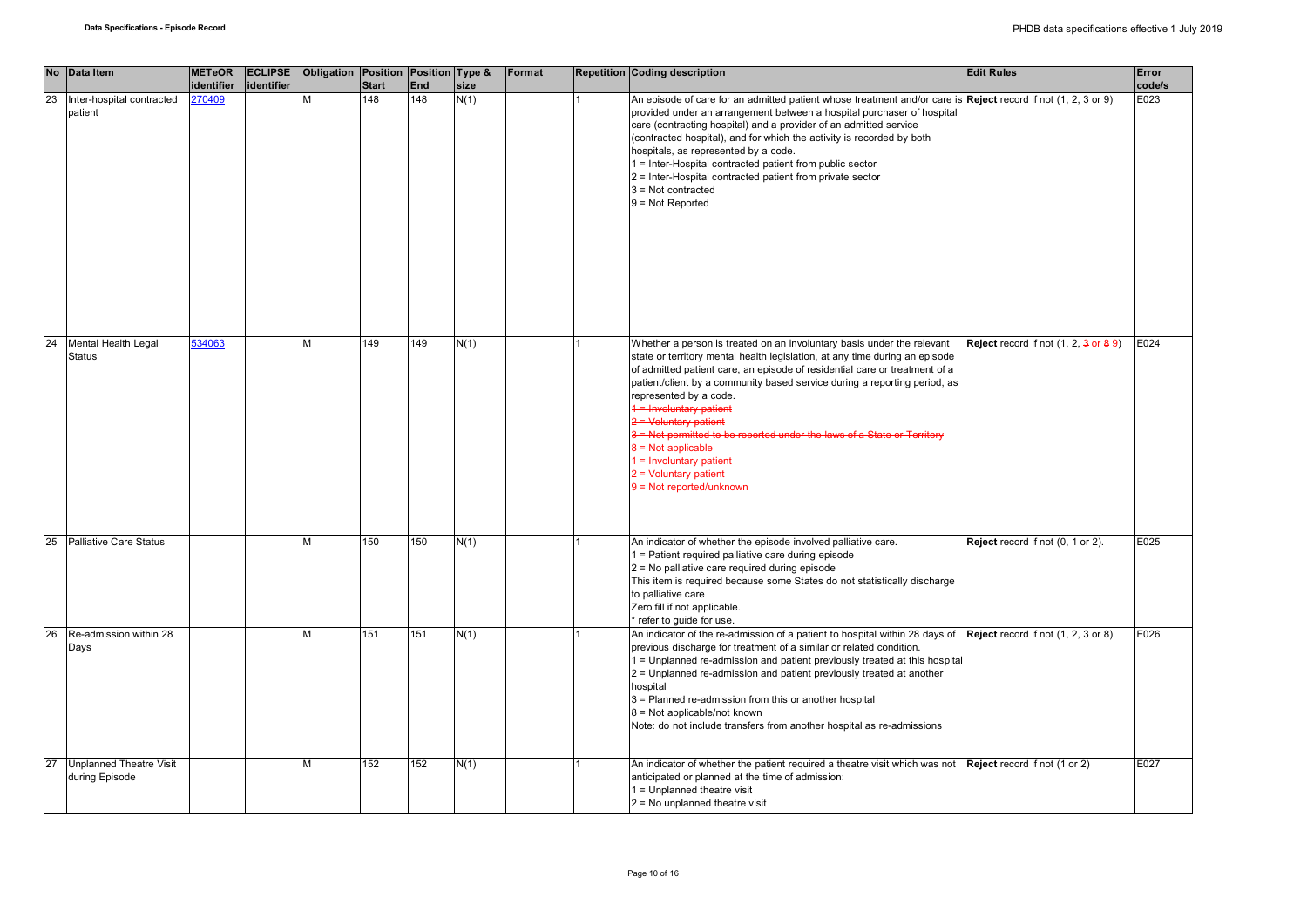|    | No Data Item                                           | <b>METeOR</b><br>identifier | <b>ECLIPSE</b><br>identifier | Obligation Position Position Type & | <b>Start</b> | End | size | Format                                                                                                | <b>Repetition Coding description</b>                                                                                                                                                                                                                                                                                                                                                                                                                                                                                                                                                                                                                                                                                                                                                                          | <b>Edit Rules</b>                                                                                                                                                                                                                                                                                             | Error<br>code/s          |
|----|--------------------------------------------------------|-----------------------------|------------------------------|-------------------------------------|--------------|-----|------|-------------------------------------------------------------------------------------------------------|---------------------------------------------------------------------------------------------------------------------------------------------------------------------------------------------------------------------------------------------------------------------------------------------------------------------------------------------------------------------------------------------------------------------------------------------------------------------------------------------------------------------------------------------------------------------------------------------------------------------------------------------------------------------------------------------------------------------------------------------------------------------------------------------------------------|---------------------------------------------------------------------------------------------------------------------------------------------------------------------------------------------------------------------------------------------------------------------------------------------------------------|--------------------------|
| 28 | Birth weight of infant,<br>neonate, stillborn          | 68986                       |                              | M                                   | 153          | 156 | N(4) | Right justify<br>Zero prefix                                                                          | For live births, birthweight should preferably be measured within the first<br>hour of life before significant postnatal weight loss has occurred. While<br>statistical tabulations include 500 gram groupings for birthweight, weights<br>should not be recorded in those groupings. The actual weight should be<br>recorded to the degree of accuracy to which it is measured.<br>In perinatal collections the birthweight is to be provided for live born and<br>stillborn babies.<br>Weight on the date the infant is admitted should be recorded if the weight $(9)$ - Date of Birth (item 6)<br>is less than or equal to 9000g and age is less than 365 days. An entry of<br>0000 means the patient's age >= 365 days or weight was > 9000 grams.<br>refer to guide for use.                            | Reject record if not numeric.<br>Identify record if weight >9000g<br>$LOS \le 365$ .<br><b>Identify</b> record if weight $> 0$ and<br>$LOS > 365$ days<br>where, LOS = Admision Date (item                                                                                                                    | E028<br>W028.0<br>W028.1 |
| 29 | Hours of Mechanical<br>Ventilation                     | 479010                      |                              | M                                   | 157          | 160 | N(4) | Right justify<br>Zero prefix                                                                          | The total number of hours an admitted patient has spent on continuous<br>ventilator support.<br>Continuous ventilatory support refers to the application of ventilation via<br>an invasive artificial airway. For the purposes of this data element,<br>invasive artificial airway is that provided via an endotracheal tube or a<br>tracheostomy tube.<br>Zero fill if not applicable.                                                                                                                                                                                                                                                                                                                                                                                                                       | Reject record if not numeric                                                                                                                                                                                                                                                                                  | E029                     |
| 30 | Mode of Separation                                     | 270094                      |                              | M                                   | 161          | 162 | N(2) | Left justify<br>and follow<br>with space<br>(may also<br>submit in old<br>format with<br>zero prefix) | Status at separation of person (discharge/transfer/death) and place to<br>which person is released, as represented by a code.<br>$1 =$ discharge/transfer to an(other) acute hospital<br>2 = discharge/transfer to a residential aged care service, unless this is<br>the usual place of residence<br>3 = discharge/transfer to an(other) psychiatric hospital<br>4 = discharge/transfer to other health care accommodation (includes<br>mothercraft hospitals)<br>5 = statistical discharge-type change<br>6 = left against medical advice/discharge at own risk<br>7 = statistical discharge from leave<br>$8 =$ died<br>9 = other (includes discharge to usual residence, own accommodation or<br>welfare institution (includes prisons, hostels and group homes providing<br>primarily welfare services)) | <b>Reject</b> record if not (01, 02, 03, 04,<br>05, 06, 07, 08, 09 or 1, 2, 3, 4, 5, 6,<br>7, 8 or 9).                                                                                                                                                                                                        | E030                     |
| 31 | Separation Time                                        | 682919                      |                              | м                                   | 163          | 166 | N(4) | hhmm (24<br>hour clock)                                                                               | Time at which an admitted patient completes an episode of care.<br>Blank fill if not applicable.<br>Mandatory - Same-day patients only.                                                                                                                                                                                                                                                                                                                                                                                                                                                                                                                                                                                                                                                                       | Reject record if blank and same-day E031<br>status is 1.<br>Reject record if not a valid time<br>value in format HHMM (HH is in the<br>range 00-23 and MM is in the range<br>$00 - 59$<br>Identify record if hospital type (item W031<br>11) is 3 (Private Day Facility) and<br>patient stav exceeds 23 hours | E031.2                   |
| 32 | <b>Total Leave Days</b>                                | 270251                      |                              | M                                   | 167          | 170 | N(4) | Right justify<br>Zero prefix                                                                          | Sum of the length of leave (date returned from leave minus date went on<br>leave) for all periods within the hospital stay.<br>Zero fill if not applicable.                                                                                                                                                                                                                                                                                                                                                                                                                                                                                                                                                                                                                                                   | Reject record if not numeric                                                                                                                                                                                                                                                                                  | E032                     |
| 33 | Provider Number of<br>Hospital to which<br>transferred |                             |                              | M                                   | 171          | 178 | A(8) | <b>NNNNNNNA</b><br>(uppercase)                                                                        | The Commonwealth-issued hospital provider number for the hospital to<br>which a patient has been transferred (Provider number required only<br>when PHDB item number 30 is reported as:<br>1 = Discharge/transfer to an(other) acute hospital, or<br>3 = Discharge/transfer to a(nother) psychiatric hospital<br>Blank fill if no hospital transfer.                                                                                                                                                                                                                                                                                                                                                                                                                                                          | Reject record if Mode of Separation E033<br>(item 30) is 1 or 3 and item 33 is not<br>(a valid 8 character Commonwealth<br>provider number or OVERSEAS.<br>Reject record if Mode of Separation<br>(item 30) is 2, 5, 6, 7, 8 or 9 and<br>item 33 is not blank.                                                | E033.1                   |
| 34 | Non-Certified Days of<br>Stay                          |                             |                              | M                                   | 179          | 182 | N(4) | Right justify<br>Zero prefix                                                                          | The number of days spent in the hospital, without certification, that<br>exceeded 35 days.<br>Zero fill if not applicable.                                                                                                                                                                                                                                                                                                                                                                                                                                                                                                                                                                                                                                                                                    | Reject record if not numeric.                                                                                                                                                                                                                                                                                 | E034                     |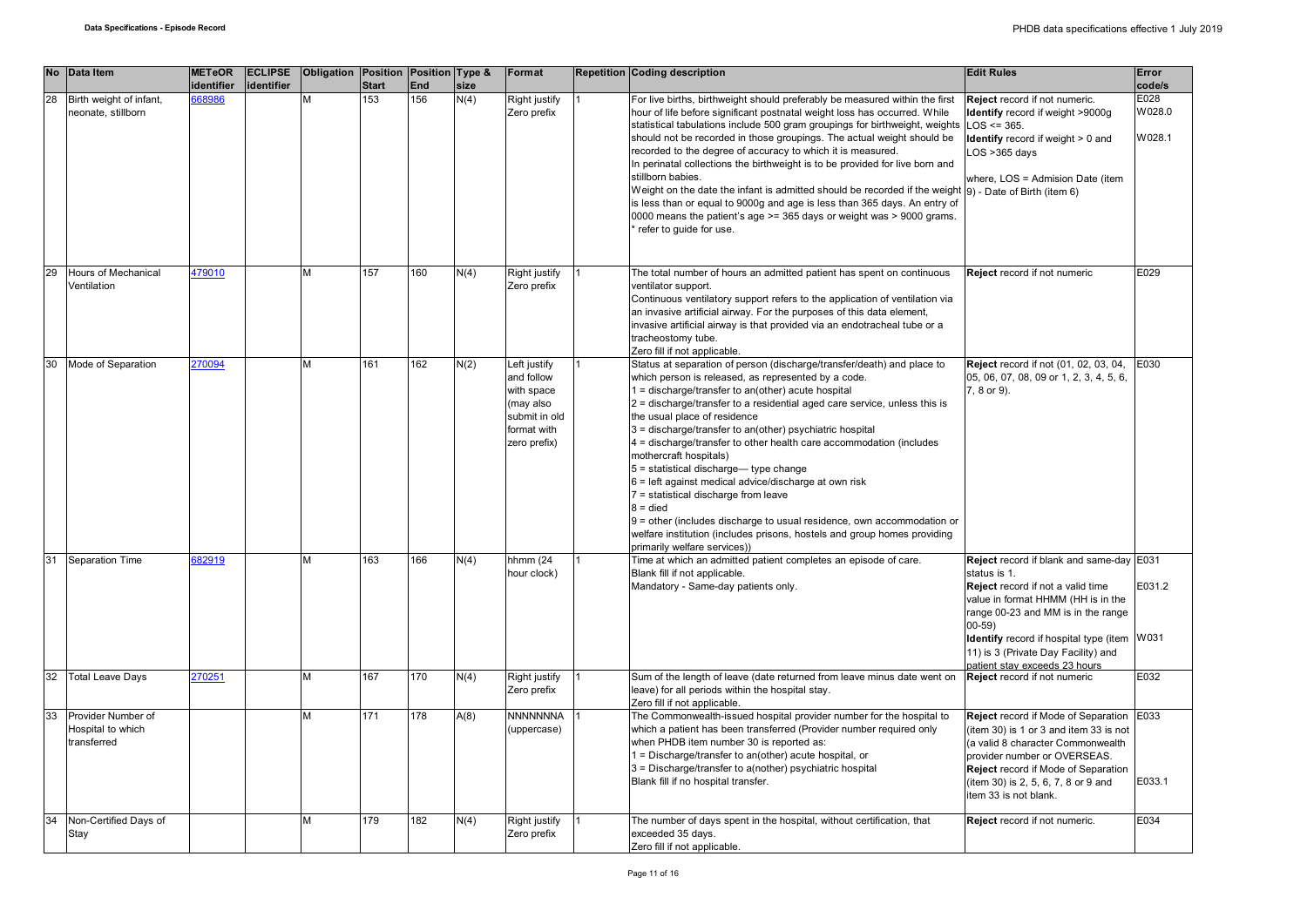|    | No Data Item                                   | <b>METeOR</b> | <b>ECLIPSE</b> | Obligation Position Position Type & |              |     |      | Format                                                                          |    | <b>Repetition Coding description</b>                                                                                                                                                                                                                                                                                                                                                                                                                                                                                                                                                                                                                                                                                                                                                                                                                                                                                                                                                                                                                                                                                                                                                                                                                                                                                                                                                                                                            | <b>Edit Rules</b>                                                                                                                                                                                                                                                                                                                                           | Error                              |
|----|------------------------------------------------|---------------|----------------|-------------------------------------|--------------|-----|------|---------------------------------------------------------------------------------|----|-------------------------------------------------------------------------------------------------------------------------------------------------------------------------------------------------------------------------------------------------------------------------------------------------------------------------------------------------------------------------------------------------------------------------------------------------------------------------------------------------------------------------------------------------------------------------------------------------------------------------------------------------------------------------------------------------------------------------------------------------------------------------------------------------------------------------------------------------------------------------------------------------------------------------------------------------------------------------------------------------------------------------------------------------------------------------------------------------------------------------------------------------------------------------------------------------------------------------------------------------------------------------------------------------------------------------------------------------------------------------------------------------------------------------------------------------|-------------------------------------------------------------------------------------------------------------------------------------------------------------------------------------------------------------------------------------------------------------------------------------------------------------------------------------------------------------|------------------------------------|
|    |                                                | identifier    | identifier     |                                     | <b>Start</b> | End | size |                                                                                 |    |                                                                                                                                                                                                                                                                                                                                                                                                                                                                                                                                                                                                                                                                                                                                                                                                                                                                                                                                                                                                                                                                                                                                                                                                                                                                                                                                                                                                                                                 |                                                                                                                                                                                                                                                                                                                                                             | code/s                             |
| 35 | Number of days of<br>hospital-in-the-home care | 270305        |                | M                                   | 183          | 186 | N(4) | Right justify<br>Zero prefix                                                    |    | The number of hospital-in-the-home days occurring within an episode of<br>care for an admitted patient.<br>Calculate with reference to the date of admission, date of separation,<br>leave days and any date(s) of change between hospital and hospital-in-<br>the-home accommodation.<br>Zero fill if not applicable.                                                                                                                                                                                                                                                                                                                                                                                                                                                                                                                                                                                                                                                                                                                                                                                                                                                                                                                                                                                                                                                                                                                          | f present, Reject record if not<br>numeric.<br><b>Identify</b> if item not = (HITH<br>Completed date - HITH<br>Commencement Date)                                                                                                                                                                                                                           | E035<br>W035                       |
| 36 | <b>Principal Diagnosis</b>                     | 680976        |                | м                                   | 187          | 192 | A(6) | <b>NANNNN</b><br>Left justify<br>Strip hyphen,<br>dots &<br>morphology<br>codes |    | Each entry should consist of:<br>one (1) digit that represents the Condition Onset Flag code<br>five (5) alphanumeric characters that represent the principal diagnosis<br>code<br>Condition Onset Flag (see METeOR 686100) - A qualifier for each coded<br>diagnosis to indicate the onset of the condition relative to the beginning of and not Z742 or Z75N or Z75NN.<br>the episode of care, as represented by a code.<br>1 = condition with onset during the episode of admitted patient care<br>2 = condition not noted as arising during the episode of admitted patient<br>care<br>$9 = not reported$<br>Note:<br>All patients should report a condition onset flag code of 2 for the principal<br>diagnosis, with the exception of newborns. Newborns in their admitted<br>birth episode within the hospital may report a condition onset flag code of<br>1 or 2 for the principal diagnosis. Newborn episodes can be identified by<br>ICD-10-AM Code Z38.x in the principal or additional diagnosis code field.<br>Principal Diagnosis - The diagnosis established after study to be chiefly<br>responsible for occasioning an episode of admitted patient care, an<br>episode of residential care or an attendance at the health care<br>establishment, as represented by a code.<br>The principal diagnosis should be reported in the most current version of<br>ICD-10-AM and selected according to the National Coding Standards. | Reject record if not a valid ICD-10-<br>AM principal diagnosis code<br>Identify record if Same-day Status<br>$item 39) = 2 (overnight patient)$ and<br>Z50N or Z50NN (where $N = 0$ to 9)<br><b>Identify</b> record if Care Type = 60<br>(where $N = 0$ to 9)<br><b>Identify</b> record if condition onset<br>flag = 1 and not Z50N (where $N = 0$<br>to 9) | E036<br>W036.1<br>W036.2<br>V036.3 |
| 37 | <b>Additional Diagnosis</b>                    | 680973        |                | M                                   | 193          | 486 | A(6) | <b>NANNNN</b><br>Left justify<br>Strip hyphen,<br>dots &<br>morphology<br>codes | 49 | Each entry should consist of:<br>one (1) digit that represents the Condition Onset Flag code<br>five (5) alphanumeric characters that represent the additional diagnosis<br>code<br>Condition Onset Flag (see METeOR 686100) - A qualifier for each coded<br>diagnosis to indicate the onset of the condition relative to the beginning of<br>the episode of care, as represented by a code.<br>1 = condition with onset during the episode of admitted patient care<br>2 = condition not noted as arising during the episode of admitted patient<br>care<br>$9 = not reported$<br>Additional diagnosis - A condition or complaint either coexisting with the<br>principal diagnosis or arising during the episode of admitted patient care,<br>episode of residential care or attendance at a health care establishment,<br>as represented by a code.<br>Blank means no additional diagnosis codes (or not 49 repetitions).                                                                                                                                                                                                                                                                                                                                                                                                                                                                                                                    | Reject record if not (a valid ICD-10- E037<br>AM code or blank)<br>Identify record if same as 'Principal W037<br>Diagnosis Code'                                                                                                                                                                                                                            |                                    |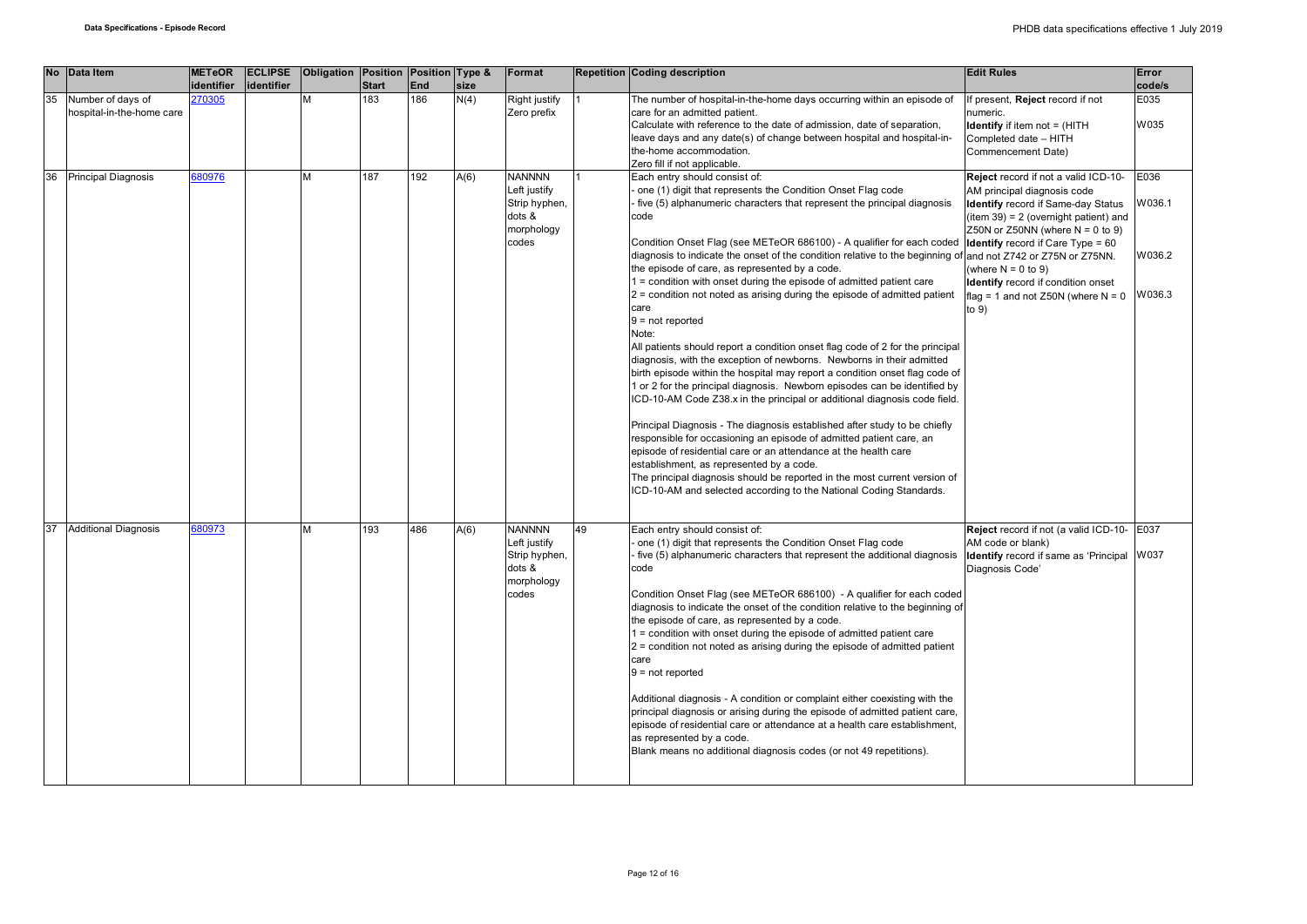|    | No Data Item                         | <b>METeOR</b><br>identifier | <b>ECLIPSE</b><br>identifier | Obligation Position Position Type & | <b>Start</b> | <b>End</b> | size  | Format                                                                            |    | <b>Repetition Coding description</b>                                                                                                                                                                                                                                                                                                                                                                                                 | <b>Edit Rules</b>                                                                                                                                               | Error<br>code/s  |
|----|--------------------------------------|-----------------------------|------------------------------|-------------------------------------|--------------|------------|-------|-----------------------------------------------------------------------------------|----|--------------------------------------------------------------------------------------------------------------------------------------------------------------------------------------------------------------------------------------------------------------------------------------------------------------------------------------------------------------------------------------------------------------------------------------|-----------------------------------------------------------------------------------------------------------------------------------------------------------------|------------------|
| 38 | Procedure                            | 641379                      |                              | M                                   | 487          | 836        | A(7)  | <b>NNNNNNN</b><br>eft justify<br>Strip hyphen                                     | 50 | A clinical intervention represented by a code that:<br>· is surgical in nature, and/or<br>carries a procedural risk, and/or<br>carries an anaesthetic risk, and/or<br>· requires specialised training, and/or<br>requires special facilities or equipment only available in an acute care<br>setting.<br>Blank means no ICD-10-AM procedure codes (or not 50 repetitions).                                                           | Reject record if not (a valid ICD-10-<br>AM code or blank)                                                                                                      | E038             |
| 39 | Same-day Status                      |                             |                              | M                                   | 837          | 837        | N(1)  |                                                                                   |    | An indicator of whether the patient was admitted to the facility for an<br>overnight stay.<br>0 = patient with a valid arrangement allowing overnight stay for procedure<br>normally performed on a same-day basis.<br>$1 = same-day patient$<br>$2$ = overnight patient (other than type 0 above)                                                                                                                                   | Reject record if not (0, 1 or 2)                                                                                                                                | E039             |
| 40 | Principal MBS Item<br>Number         |                             |                              | M                                   | 838          | 851        | A(14) | Left justify                                                                      |    | A valid Medical Benefits Schedule item according to the relevant MBS<br>Schedule valid for the MBS date (Item 41).<br>Blank means there was no applicable MBS item.                                                                                                                                                                                                                                                                  | If present, reject record if not a valid E040<br>MBS item from the relevant MBS<br>Schedule valid for the service date<br>(Item 41)                             |                  |
| 41 | Principal MBS Date                   |                             |                              | M                                   | 852          | 859        | A(8)  | <b>DDMMYYYY</b>                                                                   |    | The date on which:<br>i) the principal MBS (item 40) was carried out<br>ii) (if item 40 is blank), the first Miscellaneous Service Code (item 53) was admission date or after discharge<br>carried out.<br>Mandatory where item 40 populated.<br>refer to quide for use.                                                                                                                                                             | If present, reject record if not in<br>format DDMMYYYY.<br>Reject record if date is before<br>date<br>Reject record if blank and item 40 is E041.2<br>populated | E041.0<br>E041.1 |
| 42 | Minutes of operating<br>theatre time | 270350                      |                              | M                                   | 860          | 863        | N(4)  |                                                                                   |    | Total time, in minutes, spent by a patient in operating theatres during<br>current episode of hospitalisation.<br>Must be filled with 0000 if no time spent in operating theatre. Should be<br>populated if surgical ADA code provided in Miscellaneous Service Code<br>field (item 53).<br>Blank means there was no applicable MBS Item or ADA code.<br>Mandatory where item 40 or item 53 is populated.<br>refer to quide for use. | If present, reject record if not<br>numeric.<br>Identify if blank and item 40 or item W042<br>53 is populated                                                   | E042             |
| 43 | Secondary MBS Item<br>numbers        |                             |                              | M                                   | 864          | 989        | A(14) | Left justify                                                                      |    | Additional MBS item numbers are all MBS items performed in<br>theatre/procedure room/angiography suite, which are not the principal<br>MBS code.<br>Blank means that there was no additional item or code (or not 9<br>repetitions).<br>refer to guide for use.                                                                                                                                                                      | Reject record if not (a valid MBS<br>item number from the relevant MBS<br>Schedule(s) current during the<br>episode or blank)                                   | E043             |
|    | <b>Accommodation Charge</b>          |                             |                              | M                                   | 990          | 998        | N(9)  | Right justify<br>Zero prefix<br><b>\$\$\$\$\$\$\$cc</b><br>omit decimal<br>point) |    | The gross amount charged for accommodation (include ex-gratia and<br>patient portion accommodation charges).<br>Zero fill if no amount charged.<br>refer to guide for use.                                                                                                                                                                                                                                                           | <b>Reject</b> record if not numeric                                                                                                                             | E044             |
| 45 | <b>Theatre Charge</b>                |                             |                              | M                                   | 999          | 1007       | N(9)  | Right justify<br>Zero prefix<br>\$\$\$\$\$\$cc<br>(omit decimal<br>point)         |    | The gross amount charged for a theatre/procedure room/ angiography<br>suite (include ex-gratia and patient portion theatre charges).<br>Zero fill if no amount charged.<br>refer to guide for use.                                                                                                                                                                                                                                   | Reject record if not numeric                                                                                                                                    | E045             |
| 46 | Labour Ward Charge                   |                             |                              | M                                   | 1008         | 1016       | N(9)  | Right justify<br>Zero prefix<br>\$\$\$\$\$\$\$cc<br>(omit decimal<br>point)       |    | The gross amount charged for labour ward (include ex-gratia and patient Reject record if not numeric<br>portion labour ward charges).<br>Zero fill if no amount charged.                                                                                                                                                                                                                                                             |                                                                                                                                                                 | E046             |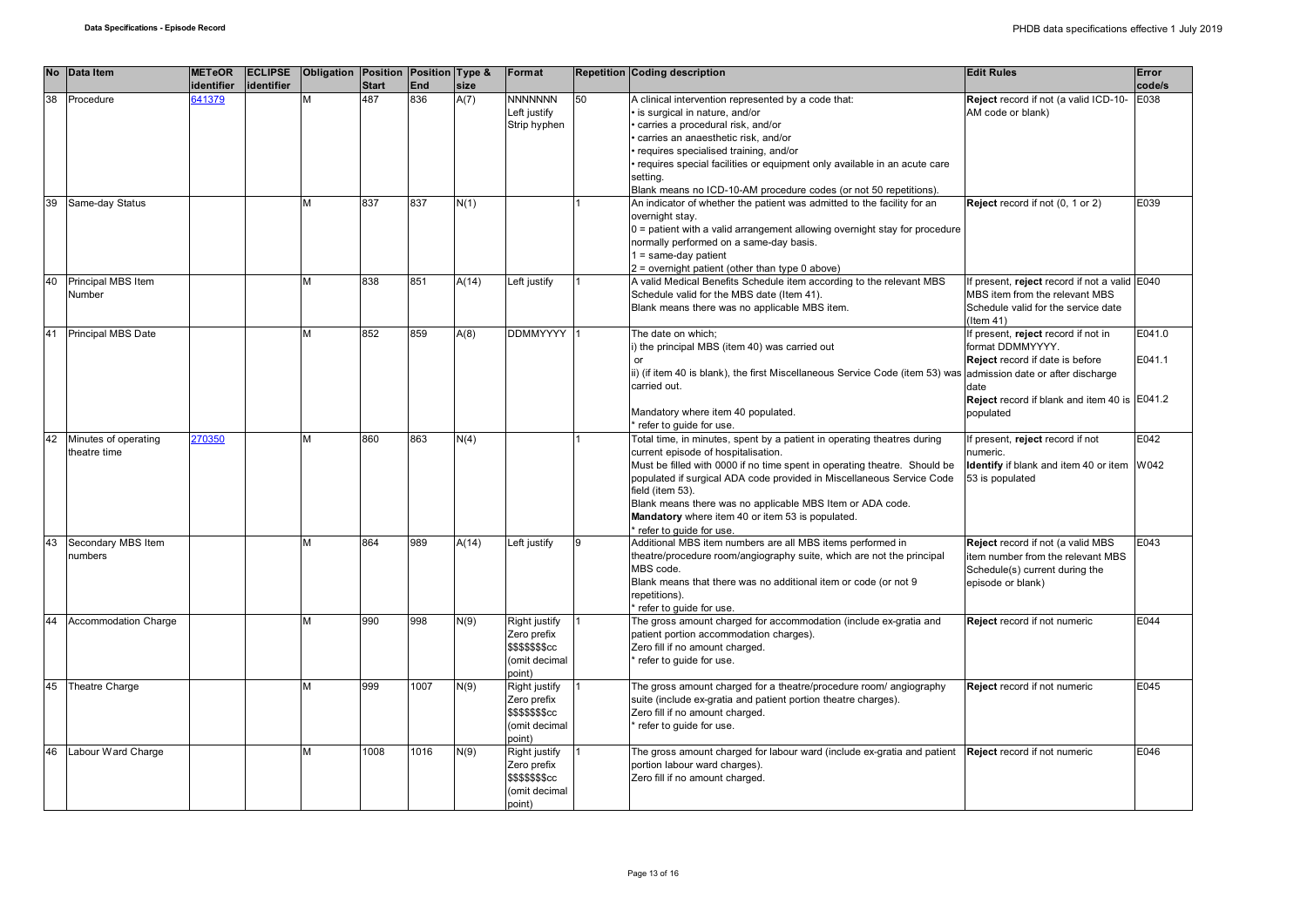|    | No Data Item                         | <b>METeOR</b><br>identifier | identifier | ECLIPSE Obligation Position Position Type & | <b>Start</b> | <b>End</b> | size  | Format                                                                             |                  | <b>Repetition Coding description</b>                                                                                                                                                                                                                                                                                            | <b>Edit Rules</b>                            | Error<br>code/s |
|----|--------------------------------------|-----------------------------|------------|---------------------------------------------|--------------|------------|-------|------------------------------------------------------------------------------------|------------------|---------------------------------------------------------------------------------------------------------------------------------------------------------------------------------------------------------------------------------------------------------------------------------------------------------------------------------|----------------------------------------------|-----------------|
| 47 | Intensive Care Unit<br>Charge        |                             |            | M                                           | 1017         | 1025       | N(9)  | Right justify<br>Zero prefix<br><b>\$\$\$\$\$\$\$cc</b><br>(omit decimal<br>point) |                  | The gross amount charged for ICU (include ex-gratia and patient portion<br>CU charges).<br>Zero fill if no amount charged.<br>refer to guide for use.                                                                                                                                                                           | Reject record if not numeric                 | E047            |
| 48 | Prosthesis Charge                    |                             |            | M                                           | 1026         | 1034       | N(9)  | Right justify<br>Zero prefix<br><b>\$\$\$\$\$\$\$cc</b><br>(omit decimal<br>point) |                  | The gross maximum amount charged for prosthesis (include ex-gratia<br>prosthesis charges, handling fee and patient portion),<br>Zero fill if no amount charged.                                                                                                                                                                 | Reject record if not numeric                 | E048            |
| 49 | Pharmacy Charge                      |                             |            | M                                           | 1035         | 1043       | N(9)  | Right justify<br>Zero prefix<br><b>\$\$\$\$\$\$\$cc</b><br>(omit decimal<br>point) |                  | The gross charge raised for pharmacy (include ex-gratia and patient<br>portion pharmacy charges, exclude discharge medications).<br>Zero fill if no amount charged.                                                                                                                                                             | Reject record if not numeric                 | E049            |
| 50 | Other Charges                        |                             |            | M                                           | 1044         | 1052       | N(9)  | Right justify<br>Zero prefix<br><b>\$\$\$\$\$\$\$cc</b><br>(omit decimal<br>point) |                  | The gross charge raised for any chargeable item which cannot be<br>specifically categorised elsewhere (exclude ex-gratia charges, television,<br>phone calls, extra meals, FED, reversals or journal adjustments).<br>Zero fill if no amount charged.<br>refer to guide for use.                                                | Reject record if not numeric                 | E050            |
| 51 | <b>Bundled Charges</b>               |                             |            | M                                           | 1053         | 1061       | N(9)  | Right justify<br>Zero prefix<br>\$\$\$\$\$\$cc<br>(omit decimal<br>point)          |                  | The gross bundled charge raised (include ex-gratia and patient portion<br>bundled charges).<br>Zero fill if no amount charged.<br>refer to guide for use.                                                                                                                                                                       | Reject record if not numeric                 | E051            |
| 52 | Medical Record Number                |                             |            | M                                           | 1062         | 1081       | A(20) | Left justify                                                                       |                  | The Medical Record Number (or unit record number) that uniquely<br>identifies the patient, regardless of the number of admissions they have<br>had to the facility.                                                                                                                                                             | Reject record if blank                       | E052            |
| 53 | Miscellaneous Service<br>Codes       |                             |            | M                                           | 1082         | 1191       | A(11) | Left justify                                                                       | 10 <sup>10</sup> | Any miscellaneous service codes (i.e. non MBS items or Australian<br>Dental Association codes from the Australian Schedule of Dental<br>Services and Glossary Twelfth edition 2017) used for billing.<br>Up to 10 codes may be entered.<br>Blank means that there were no miscellaneous service codes or not 10<br>repetitions. |                                              |                 |
| 54 | Hospital-in-the-home care<br>Charges |                             |            | M                                           | 1192         | 1200       | N(9)  | Right justify<br>Zero prefix<br>\$\$\$\$\$\$\$cc<br>(omit decimal<br>point)        |                  | The gross charge raised for hospital-in-the-home care service (include ex-Reject record if not numeric<br>gratia and HITH patient portion charges).<br>Zero fill if no amount charged.                                                                                                                                          |                                              | E054            |
| 55 | Special Care Nursery<br>Charges      |                             |            | M                                           | 1201         | 1209       | N(9)  | Right justify<br>Zero prefix<br><b>\$\$\$\$\$\$\$cc</b><br>(omit decimal<br>point) |                  | The gross charges raised for SCN (include ex-gratia and patient portion<br>SCN charges, exclude NICU charges).<br>Zero fill if no amount charged.<br>refer to guide for use.                                                                                                                                                    | Reject record if not numeric                 | E055            |
| 56 | Coronary Care Unit<br>Charges        |                             |            | M                                           | 1210         | 1218       | N(9)  | Right justify<br>Zero prefix<br><b>\$\$\$\$\$\$\$cc</b><br>(omit decimal<br>point) |                  | The gross charge raised for CCU (include ex-gratia and patient portion<br>CCU charges).<br>Zero fill if no amount charged.<br>refer to guide for use.                                                                                                                                                                           | Reject record if not numeric                 | E056            |
| 57 | <b>Special Care Nursery</b><br>hours |                             |            | $\circ$                                     | 1219         | 1222       | N(4)  | Right justify<br>Zero prefix                                                       |                  | The number of completed cumulative hours (rounded down) spent in<br>SCN. If a patient has more than one period in SCN during this episode,<br>the total duration of all such periods is reported. Zero fill if not applicable<br>refer to quide for use.                                                                        | If present, reject record if not<br>numeric. | E057            |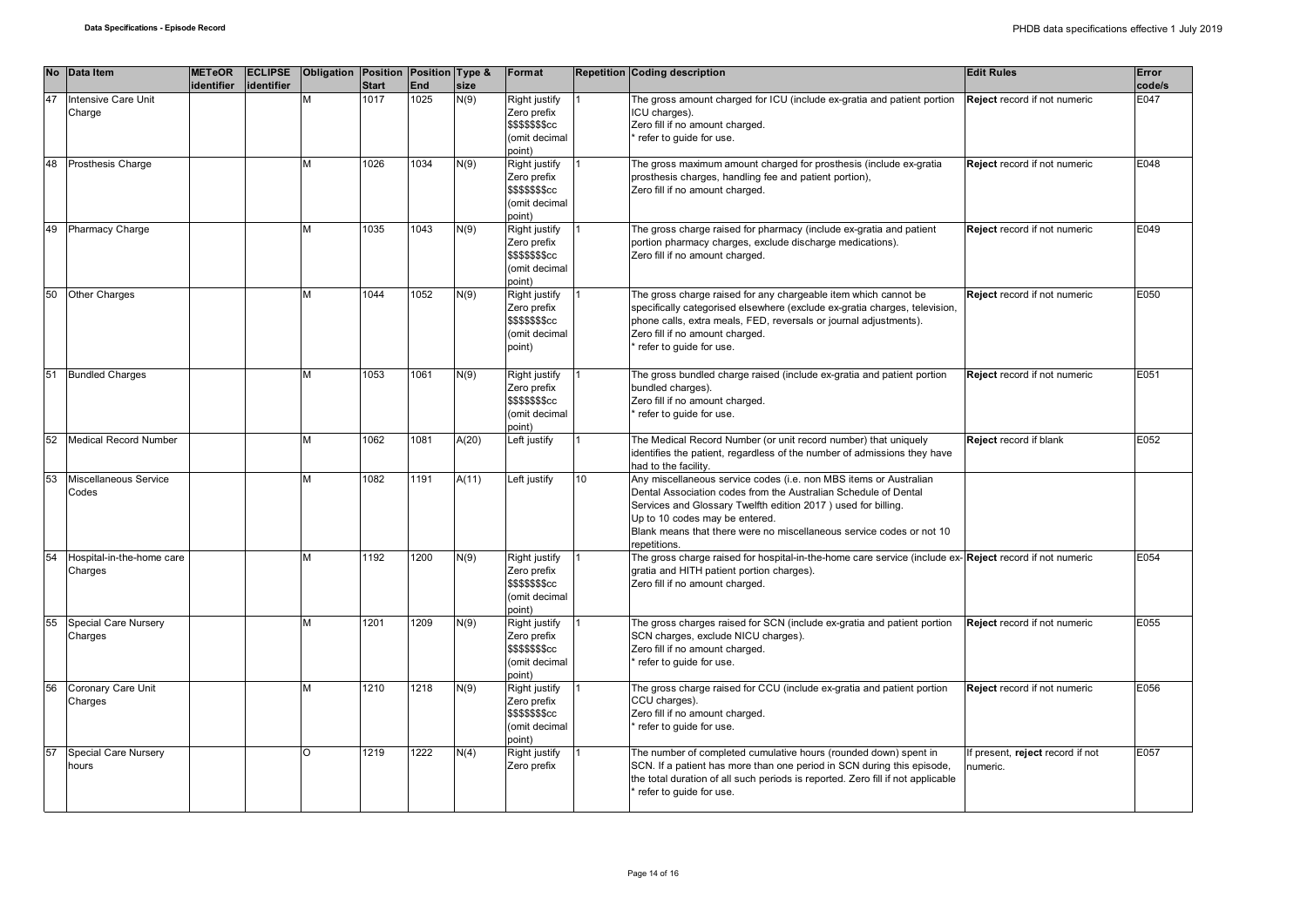|     |    | No Data Item                                       | <b>METeOR</b><br>lidentifier | <b>ECLIPSE</b><br>lidentifier | Obligation | Position Position Type &<br><b>Start</b> | <b>IEnd</b> | <b>size</b> | Format                       | <b>Repetition Coding description</b>                                                                                                                                                                                                                     | <b>Edit Rules</b>                                                                                                                                               | Error<br>code/s     |
|-----|----|----------------------------------------------------|------------------------------|-------------------------------|------------|------------------------------------------|-------------|-------------|------------------------------|----------------------------------------------------------------------------------------------------------------------------------------------------------------------------------------------------------------------------------------------------------|-----------------------------------------------------------------------------------------------------------------------------------------------------------------|---------------------|
|     | 58 | Coronary Care Unit hours                           |                              |                               |            | 1223                                     | 1226        | N(4)        | Right justify<br>Zero prefix | The number of completed cumulative hours (rounded down) spent in<br>CCU. If a patient has more than one period in CCU during this episode,<br>the total duration of all such periods is reported. Zero fill if not applicable<br>refer to quide for use. | If present, reject record if not<br>numeric.                                                                                                                    | E058                |
|     | 59 | <b>Special Care Nursery</b><br>days                |                              |                               |            | 1227                                     | 1229        | N(3)        | Right justify<br>Zero prefix | The number of days the patient spent in a SCN.<br>Zero fill if not applicable.<br>refer to guide for use.                                                                                                                                                | Reject record if not numeric.<br>Reject record if not zero for day<br>facilities                                                                                | E059.0<br>E059.1    |
|     | 60 | Coronary Care Unit days                            |                              |                               | <b>M</b>   | 1230                                     | 1232        | N(3)        | Right justify<br>Zero prefix | The number of days the patient spent in a CCU.<br>Zero fill if not applicable.<br>refer to quide for use.                                                                                                                                                | Reject record if not numeric.<br>Reject record if not zero for day<br>facilities                                                                                | E060.0<br>E060.1    |
| l61 |    | Number of Qualified Days 270033<br>for Newborns    |                              |                               | <b>M</b>   | 1233                                     | 1237        | N(5)        | Right justify<br>Zero prefix | The number of qualified newborn days occurring within a newborn<br>episode of care.<br>Zero fill if not applicable.<br>refer to guide for use.                                                                                                           | <b>Reject</b> record if not numeric.<br><b>Identify Reject</b> record if >0000 and<br>(care type not newborn care).                                             | EE061.0<br>EWE061.1 |
|     | 62 | Hospital-in-the-home care<br>Commencement Date     |                              |                               | <b>N</b>   | 1238                                     | 1245        | A(8)        | <b>DDMMYYYY</b>              | Date on which an admitted patient commences an episode of hospital-in-<br>the-home care services.<br>Conditional item if HITH charge (item 54) > 0<br>Blank fill if not applicable.                                                                      | Reject record if item 54 is populated E062.0<br>and item is blank or not in format<br>DDMMYYYY.<br>Reject record if commencement<br>date > HITH completed date. | E062.1              |
|     | 63 | Hospital-in-the-home care<br><b>Completed Date</b> |                              |                               |            | 1246                                     | 1253        | A(8)        | <b>DDMMYYYY</b>              | Date on which an admitted patient completes an episode of hospital-in-<br>the-home care services.<br>Conditional item if HITH charge (item 54) > 0.<br>Blank fill if not applicable.                                                                     | Reject record if item 54 is populated E063.0<br>and item is blank or not in format<br>DDMMYYYY.<br>Reject record if completed date <<br>HITH commencement date. | E063.1              |
|     | 64 | Palliative Care Days                               |                              |                               |            | 1254                                     | 1257        | N(4)        | Right justify<br>Zero prefix | The number of days a patient received palliative care during an episode.<br>Where the entire episode is Palliative, provide the total length of stay in<br>days.<br>Zero fill if not applicable.<br>refer to guide for use.                              | Reject record if not numeric.<br><b>Identify</b> record if 0 and palliative<br>care status (item $25$ ) = 1                                                     | E064<br>W064        |

**Total record length = 1257**